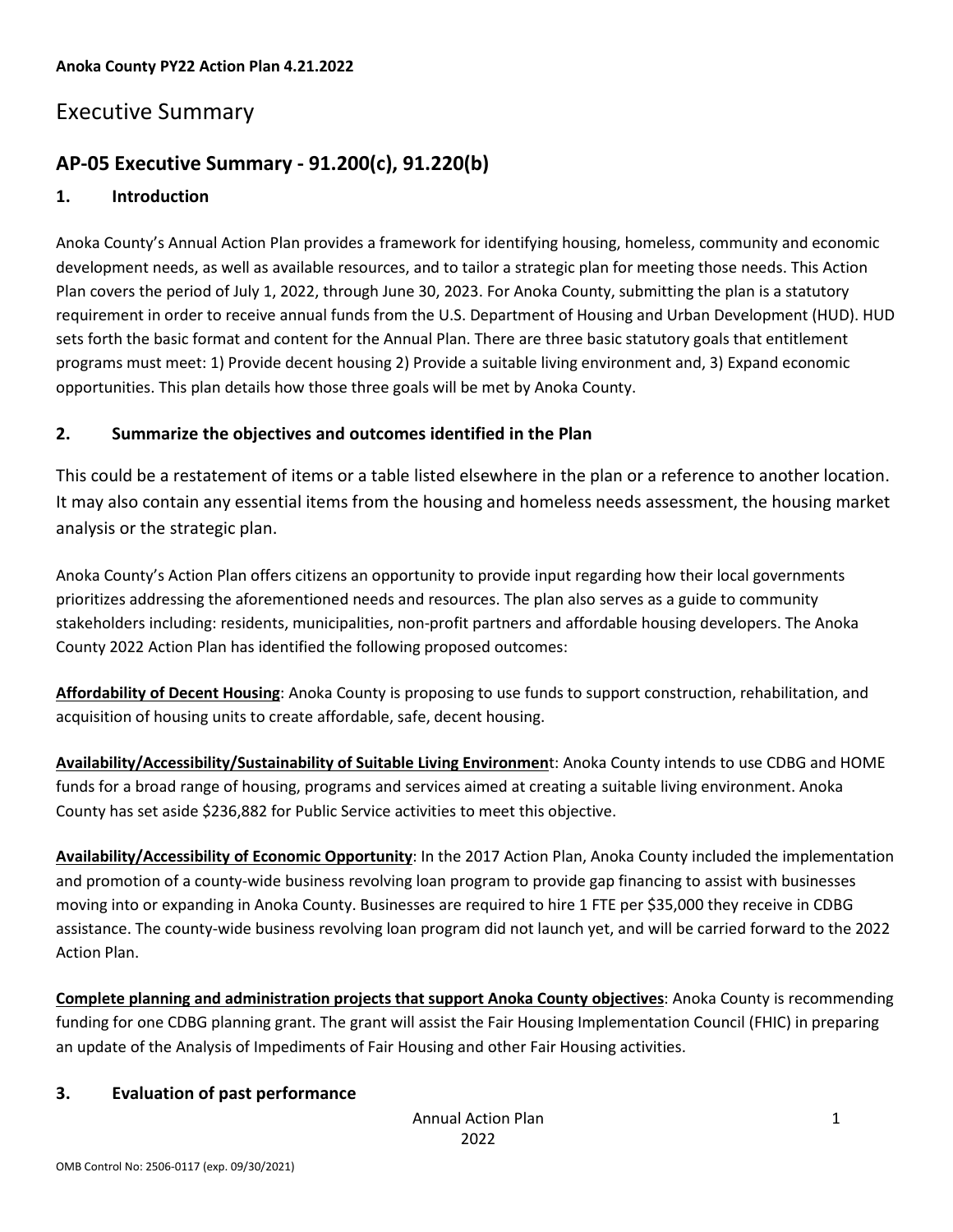This is an evaluation of past performance that helped lead the grantee to choose its goals or projects.

Anoka County selected projects that met the needs and goals identified in the 2020-2024 Consolidated Plan. Those goals were later categorized as eligible objectives and outcomes. Unmet needs were addressed with available funds to the fullest extent possible. All applicants recommended for funding have had satisfactory funding performance in previous years. Anoka County uses available resources to improve and maintain existing housing stock, to expand development of affordable housing units, and to better the community as a whole by creating jobs and encouraging redevelopment activities through economic development programs. Projects over the past five years have included activities that address health, safety, code, and lead-based paint hazards.

For program year 2021, Anoka County committed \$570,241 in HOME and \$1,579,211 in CDBG project funds to improve or maintain affordable housing and offer projects to benefit low- and moderate income households in the County. CDBG accomplishments for Anoka County included: allocating \$236,882 to nine public service activities directed at low-income residents for services such as, but not limited to, assistance to homeless youth, funding food shelves, disability services, meals for seniors, medical / mental health services and providing funds to programs and transportation for organizations serving battered / abused spouses.

Projects have addressed rehabilitation needs for existing single-family and multi-family housing options. The county has also partnered with the State of Minnesota and it's Department of Agriculture to access funding for additional rehab programs and for repair of well/septic systems. Several funded projects included improvements at facilities and shelters serving homeless persons including families, youth, and victims of domestic violence. Funds were often committed in coordination with other State and Federal funds to develop new single and multifamily housing units, rehabilitate existing housing units and to make housing more affordable. Accomplishments for CDBG in Anoka County also address various social service needs of low-income residents including activities that provide health and mental health services, disability services and senior programs that reduce isolation by providing group transportation and meal programs. Public service funding has assisted agencies that target the health and well-being of children, youth and families with programs serving homeless persons and battered spouses. Anoka County, through public service agencies, assisted over 10,000 low-income households with basic needs and services.

#### **4. Summary of Citizen Participation Process and consultation process**

Summary from citizen participation section of plan.

The Citizen Participation Plan is the framework that sets forth the policies and procedures the Dakota County Consortium will follow to provide for and encourage public participation in the development of the jurisdictions' Consolidated Plan and Assessment of Fair Housing (AFH). The goal is to involve and partner with all local citizens, neighborhoods and areas impacted in the implementation of the housing and community development programs provided by the Consortium members. The Citizen Participation Plan also applies to any substantial amendments to the Annual Action Plan, Consolidated Plan, to the preparation of the Annual Action Plan, to the performance report which evaluates the progress in meeting the Consolidated Plan objectives and to the AFH.

### **5. Summary of public comments**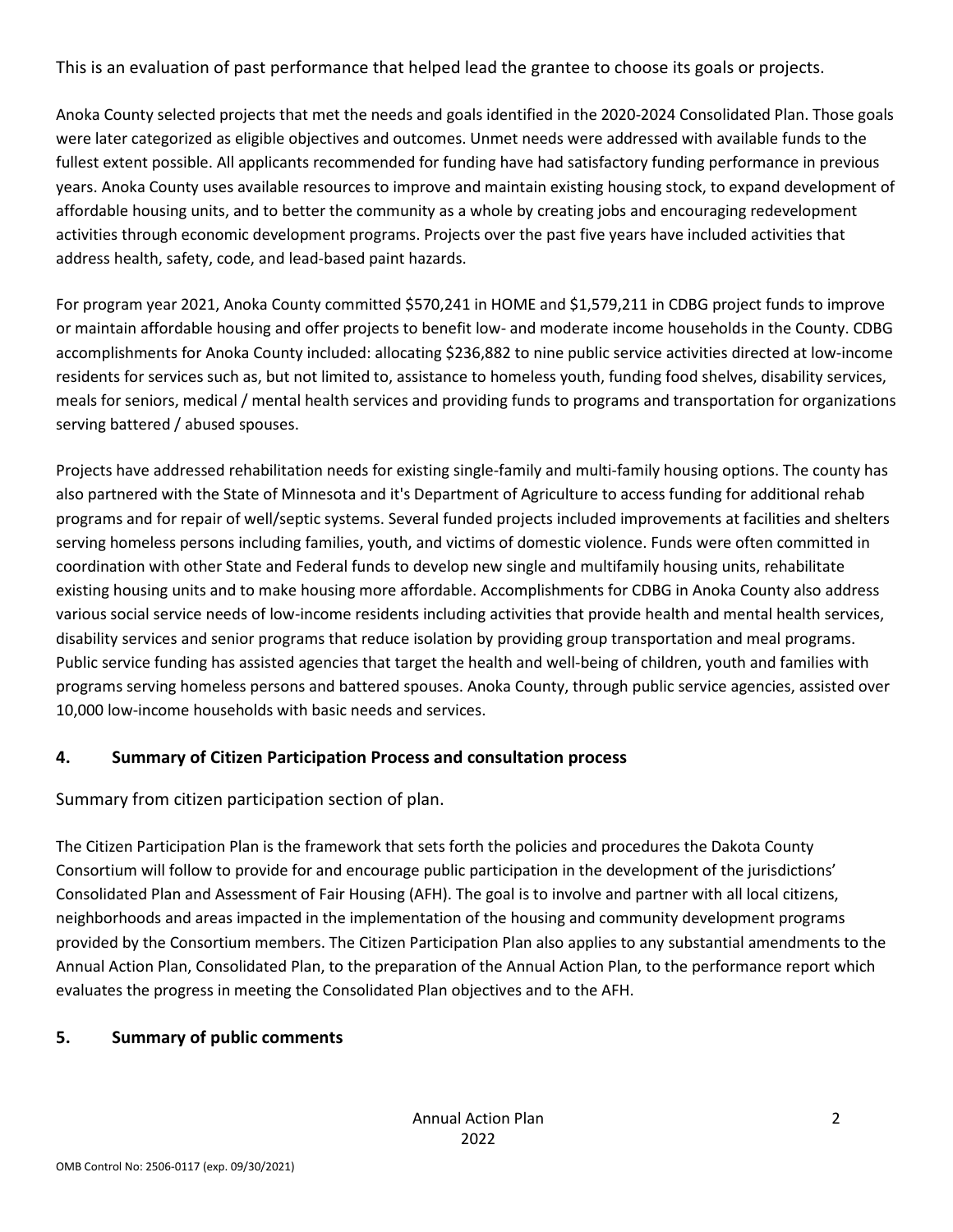This could be a brief narrative summary or reference an attached document from the Citizen Participation section of the Con Plan.

See attached 2022 Summary of Public Hearings & Comments as legally Noticed in Affidavits of Publication. At the Public Hearing held on February 22, 2022, three oral comments were received: Sarah Caflisch, The Lee Carlson Center, thanked for support. Tessa Wetjen, Neighborhood Health Source - thanked for consideration. Mary Larkin, Apple Tree Dental thanked trustees for considering their PY22 CDBG funding request. One written public comment received and read at Public Hearing: Devin Vander Schaff, Accessible Spaces Inc (ASI) thanked trustees for considering their project. During the 30-day public comment period held from February 25, 2022 - March 28, 2022, no new public comments were received. The Anoka County Housing Redevelopment Authority (ACHRA) Board of Trustees took the four comments into account. Funding recommendations were not changed.

#### **6. Summary of comments or views not accepted and the reasons for not accepting them**

All oral and written comments were accepted.

#### **7. Summary**

Comments received were considered by the Anoka County HRA Board of Trustees and factored into the final funding recommendation made to the Anoka County Board of Commissioners.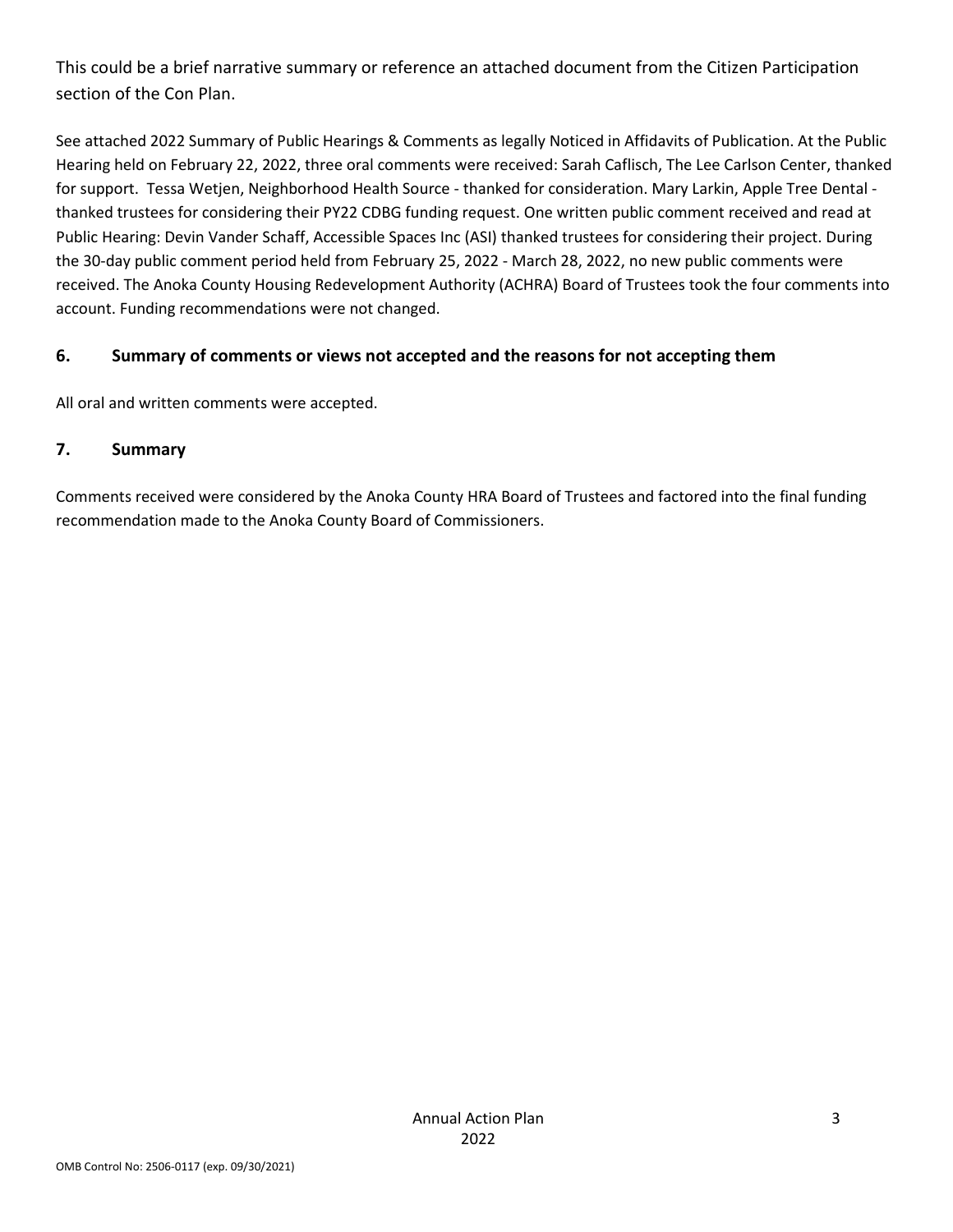## **PR-05 Lead & Responsible Agencies - 91.200(b)**

### **1. Agency/entity responsible for preparing/administering the Consolidated Plan**

The following are the agencies/entities responsible for preparing the Consolidated Plan and those responsible for administration of each grant program and funding source.

| <b>Agency Role</b>        | Name         | Department/Agency            |
|---------------------------|--------------|------------------------------|
|                           |              |                              |
| <b>CDBG Administrator</b> | ANOKA COUNTY | <b>Community Development</b> |

**Table 1 – Responsible Agencies**

#### **Narrative**

Anoka County is the lead administrator for CDBG. For HOME, Anoka County is a member of the Dakota County Consortium. Other consortium members include: Dakota, Ramsey and Washington counties, and the City of Woodbury. Dakota County is designated as the lead agency for the Consortium, assumes the role of monitoring and oversight of the HOME funds. Funds are allocated on a formula basis which Anoka County is responsible for administering in accordance with the U.S. Department of Housing and Urban Development's national objectives

#### **Consolidated Plan Public Contact Information**

Renee Sande, Community Development Manager

Anoka County Community & Governmental Relations | 2100 Third Avenue, Suite 700 | Anoka, MN 55303

Renee.Sande@co.anoka.mn.us | Office 763-324-4613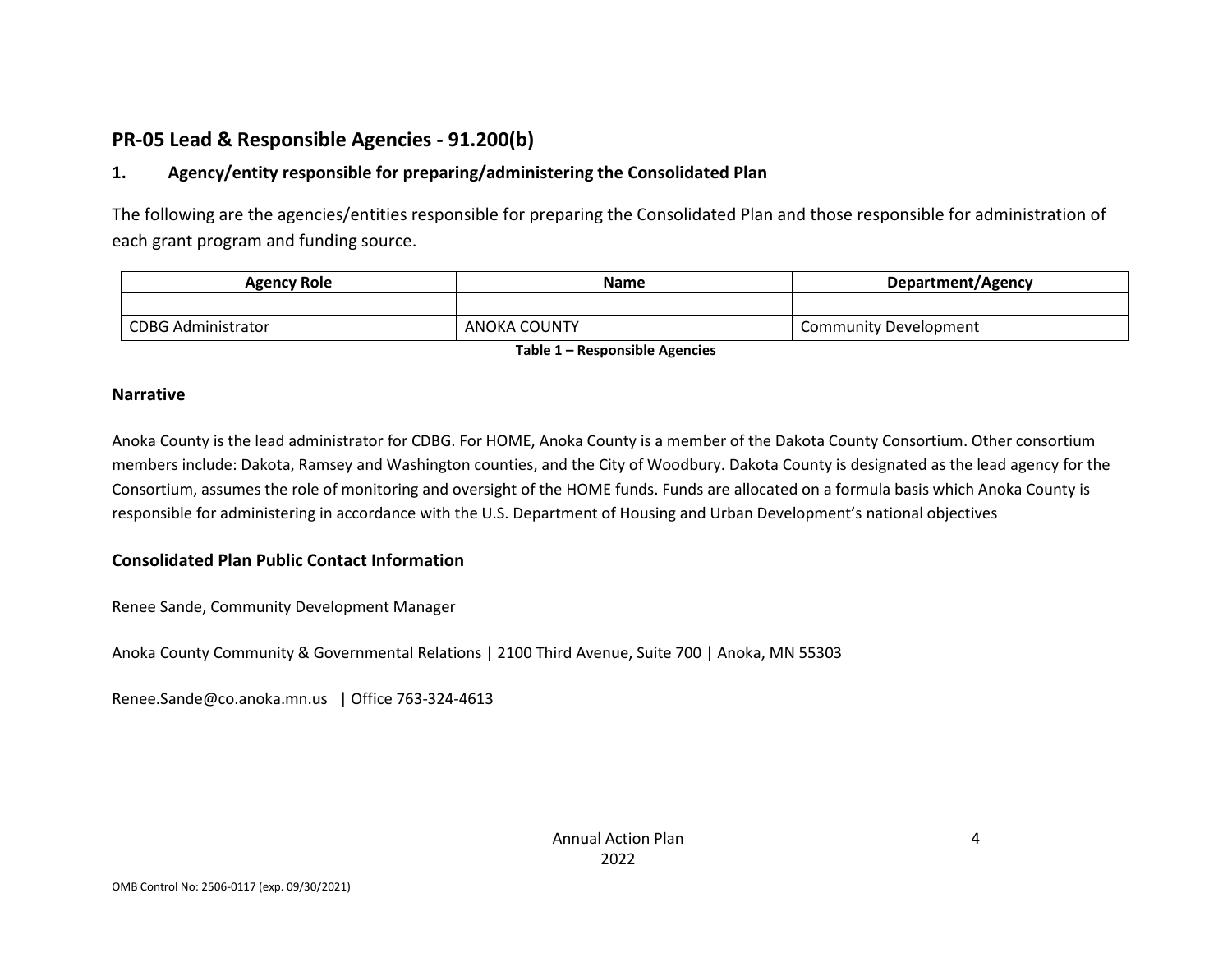## **AP-10 Consultation - 91.100, 91.200(b), 91.215(l)**

### **1. Introduction**

Anoka County is an active member of the Twin Cities Area Fair Housing Implementation Council (FHIC). The FHIC is a partnership of local governments, housing professionals and advocates working to affirmatively further fair housing in the Twin Cities. The FHIC completed a major update to it's Regional Analysis of Impediments (AI) to Fair Housing Choice in 2020. The AI focuses on identifying the causes of housing disparities, factors that reduce fair housing choice, the distribution of affordable housing, displacement that disproportionately affects protected classes, the effects of gentrification on protected classes, integration and segregation along with disparities in access to opportunity as defined by HUD.

The largest current displacement threat facing Twin Cities area lower income renters is the rapid erosion in affordability of naturally occurring housing (NOAH) due to the sale and upscaling of apartment units along with widespread rent increases. Anoka County has committed to working with developers to invest in and preserve affordable units throughout the county. Each April during "Fair Housing Month," Anoka County provides several public education opportunities for our community to learn about the Fair Housing Act and how to navigate the process when problems arise.

## **Provide a concise summary of the jurisdiction's activities to enhance coordination between public and assisted housing providers and private and governmental health, mental health and service agencies (91.215(l)).**

There is no public housing operating in Anoka County. The CoC continues to enhance the coordination between public and assisted housing providers and private and governmental health, mental health and service agencies by improving utilization of all available resources to end homelessness. This is especially important as the CARES Act and American Rescue Plan have provided significant new resources to help end homelessness. HUD encourages CoCs to maximize the use of mainstream and other community-based resources when serving persons experiencing homelessness and will: a) Work closely with public and private healthcare organizations and assist program participants to obtain medical insurance to address healthcare needs; b) Partner closely with PHAs and state and local housing organizations to utilize coordinated entry, develop housing units, and provide housing subsidies to people experiencing homelessness. These partnerships can also help COC Program participants exit permanent supportive housing through Housing Choice Vouchers and other available housing options. CoCs and PHAs will work closely together to implement targeted programs such as Emergency Housing Vouchers, HUD-VASH, Mainstream Vouchers, Family Unification Program Vouchers, and other housing voucher programs targeted at people experiencing homelessness. CoCs will coordinate with their state and local housing agencies on the utilization of new HOME program resources provided through the Homelessness Assistance and Supportive Services Program that was created through the American Rescue Plan; c) Partner with local workforce development centers to improve employment opportunities; and d) Work with tribal organizations to ensure that tribal members can access CoC-funded assistance when a CoC's geographic area borders a tribal area.

Anoka County has set the following goals and actions for the upcoming year:

• Increase Coordinated Entry System utilization to streamline access to resources by ensuring those with highest barriers are matched to housing providers quickly.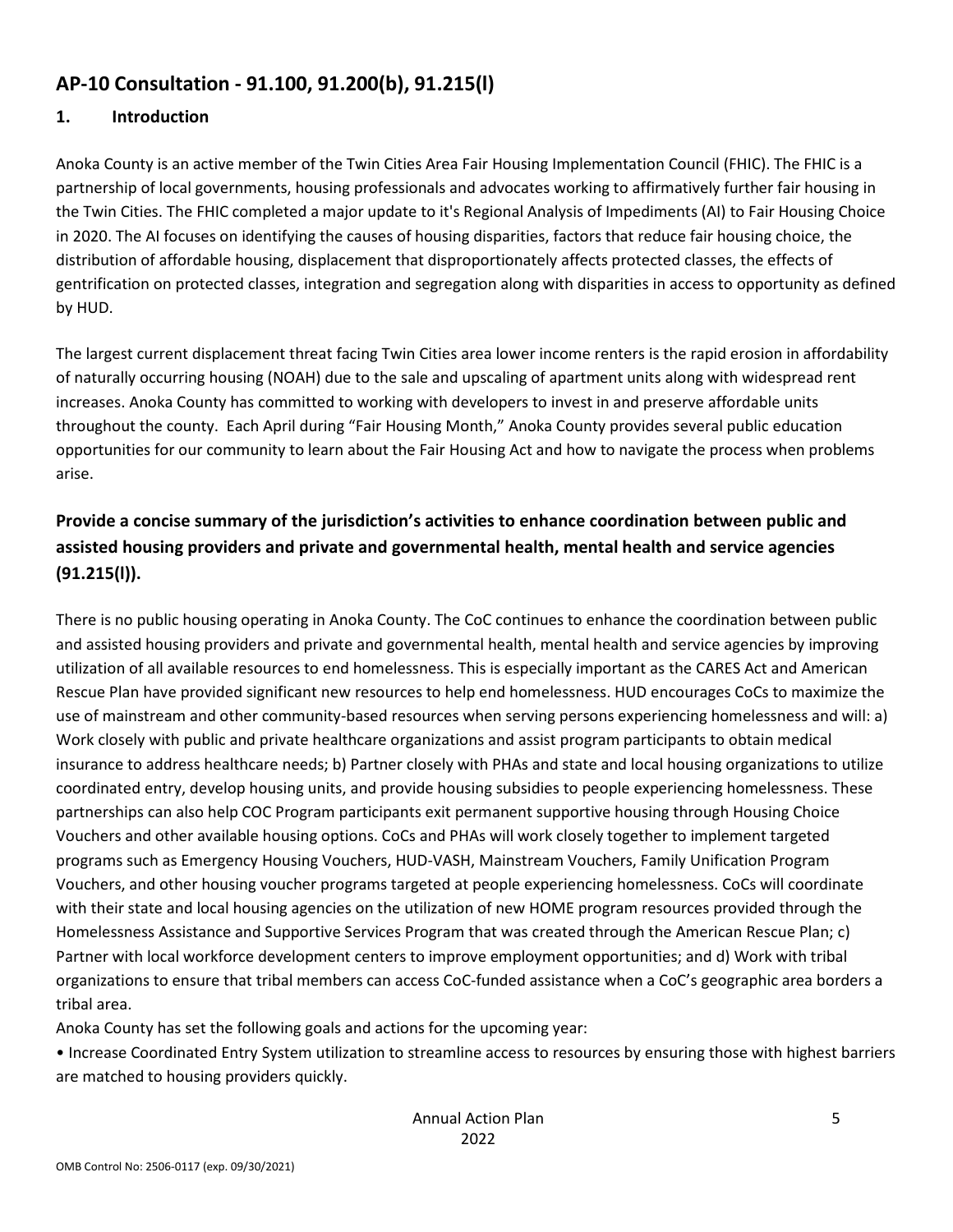- Increase opportunities for households to gain access to employment services.
- Increase access to support services and mainstream benefits.
- Encourage providers to enroll in Housing Stabilization Services to meet the housing needs of homeless individuals and to provide transition and sustaining services to those wanting to move and/or currently housed.

#### Actions:

• Anoka County will provide short-term financial assistance and supportive services through FHPAP to households (individuals, families, and youth) who meet eligibility requirements. If ineligible, households will be referred to other mainstream resources for diversion.

- Anoka County will connect households with workforce centers and employment services to increase income.
- Anoka County will provide rental assistance and supportive services for families and youth who qualify and will refer to other service agencies when appropriate.
- Anoka County will expand Housing Stabilization Services, a MA billable service, to enhance overall service delivery.

### **Describe coordination with the Continuum of Care and efforts to address the needs of homeless persons (particularly chronically homeless individuals and families, families with children, veterans, and unaccompanied youth) and persons at risk of homelessness.**

Anoka County is an active member of the Suburban Metro Area Continuum of Care (SMAC). To ensure successful coordination and addressing the needs of homeless persons and persons at risk of homelessness, staff attend multiple meetings to ensure local buy-in for regional planning.

- 211 application for Rapid Resolution/Prevention

-Increased knowledge and awareness of how Anoka County and its providers serve the greater COC by facilitating monthly meetings and bringing to the community the information posed at a SMAC level.

Anoka Emergency Hotel Shelter Program: Anoka County created a limited emergency hotel shelter program to fund hotel rooms for households experiencing homelessness or at risk of imminent homelessness, impacted by COVID-19. Expanded partnerships with existing shelter programs, school districts, and social service agencies to meet the needs of people experiencing homelessness. Housing Resource Specialists, agency staff and navigators work together to locate housing, identify gaps in services and access financial supports while providing light touch case management to ensure stability.

Cross county collaboration to brainstorm the best use of PSH, RRH and outreach services. Anoka County has specifically called out the following goals, and subsequent actions for the next year: Goals:

- Increase outreach to homeless persons by providing access to resources and housing.
- Maintain participation with homeless response system.
- Decrease time spent in emergency shelter.

• Increase connection to appropriate and mainstream resources to prevent episodes of homelessness. Actions:

• Expand utilization of state PATH funds to conduct outreach to homeless households with mental health symptoms on the street and in shelters.

- Anoka County will continue to participate in weekly case consultation of those who are experiencing homelessness to explore housing options.
- Stepping Stone Emergency Shelter is expanding the usable square footage to ensure health and safety to minimize

Annual Action Plan

6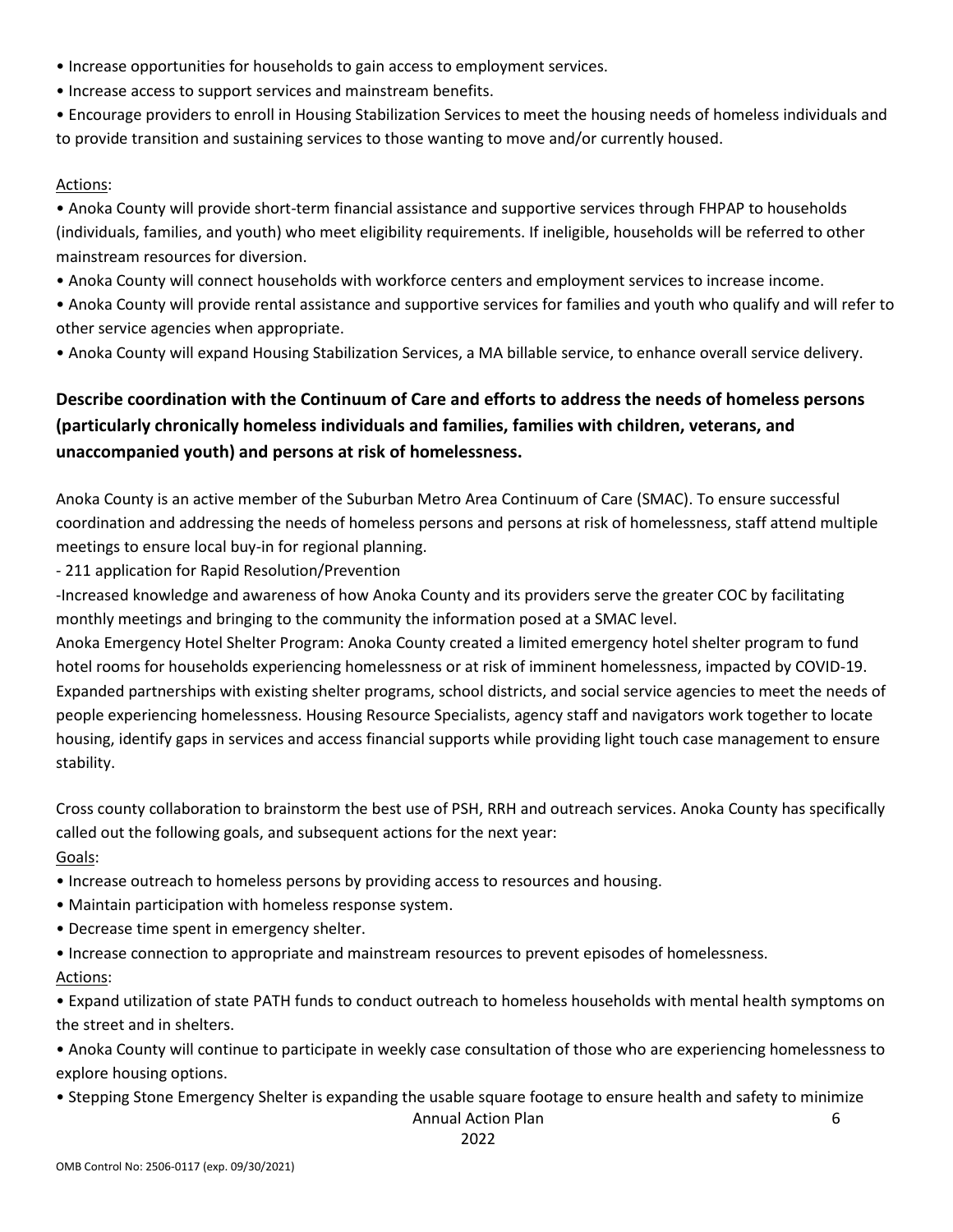overcrowding. This will reduce time spent in shelter by offering case management services and connections to housing resources through referrals from CE.

• Create opportunities to expand capacity for housing and resource navigators.

**Describe consultation with the Continuum(s) of Care that serves the jurisdiction's area in determining how to allocate ESG funds, develop performance standards for and evaluate outcomes of projects and activities assisted by ESG funds, and develop funding, policies and procedures for the operation and administration of HMIS**

Anoka County doesn't receive any direct ESG funding. SMAC member, Dakota County CDA, is the only agency receiving a direct allocation. Therefore, the CoC engages ESG recipients including agencies that receive direct allocations (Dakota CDA) and State recipients in developing plans, funding decisions, performance standards & evaluating outcomes. For State ESG recipients CoC members who do not have a conflict, participate in scoring & ranking recommendations.

State ESG performance standards were developed with CoC representatives from around the state, and reflect the purpose of ESG shelter, prevention and rapid re-housing funds to: a) keep people safely sheltered, b) re-house homeless persons, and c) ensure persons have stable housing. Performance reports are sent to the CoC for review of sub-recipient performance. With the development of a new and expanded HMIS CAPER, there will be additional opportunities to work with the CoC to evaluate performance standards and outcomes. The CoC regularly discusses and evaluates the role of ESG-funding within its homeless response system utilizing CE and HMIS data.

#### **2. Agencies, groups, organizations and others who participated in the process and consultations**

**(see charts - next several pages)**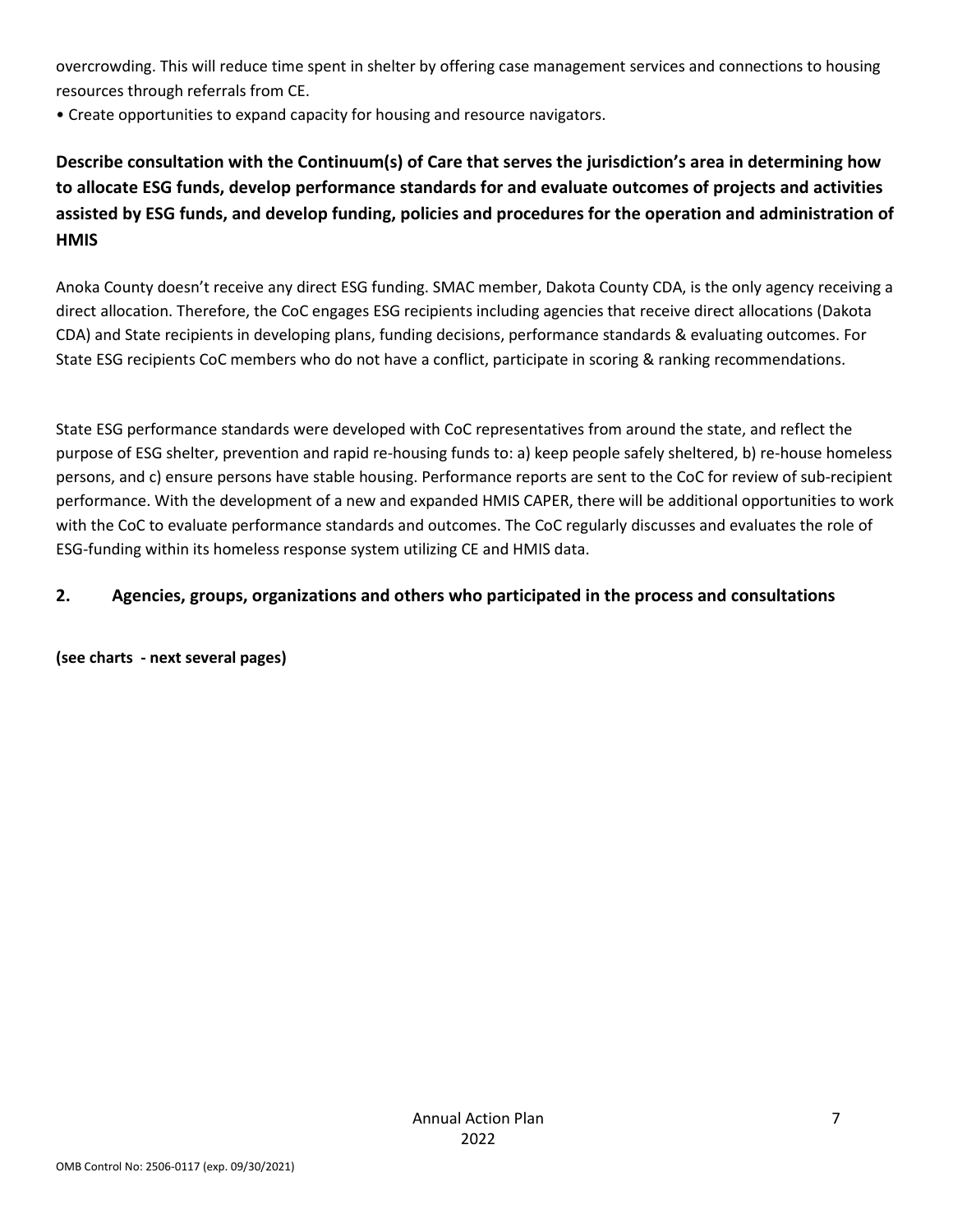| Table 2 - Agencies, groups, organizations who participated |  |  |  |  |  |  |
|------------------------------------------------------------|--|--|--|--|--|--|
|------------------------------------------------------------|--|--|--|--|--|--|

| $\mathbf{1}$ | Agency/Group/Organization             | <b>ANOKA COUNTY</b>                   |
|--------------|---------------------------------------|---------------------------------------|
|              | <b>Agency/Group/Organization Type</b> | Housing                               |
|              |                                       | Services - Housing                    |
|              |                                       | Services-Children                     |
|              |                                       | Services-Elderly Persons              |
|              |                                       | Services-Persons with Disabilities    |
|              |                                       | Services-Persons with HIV/AIDS        |
|              |                                       | Services-Victims of Domestic Violence |
|              |                                       | Services-homeless                     |
|              |                                       | Services-Health                       |
|              |                                       | Services-Employment                   |
|              |                                       | Service-Fair Housing                  |
|              |                                       | Services - Victims                    |
|              |                                       | <b>Health Agency</b>                  |
|              |                                       | Child Welfare Agency                  |
|              |                                       | Agency - Emergency Management         |
|              |                                       | Other government - County             |
|              |                                       | Major Employer                        |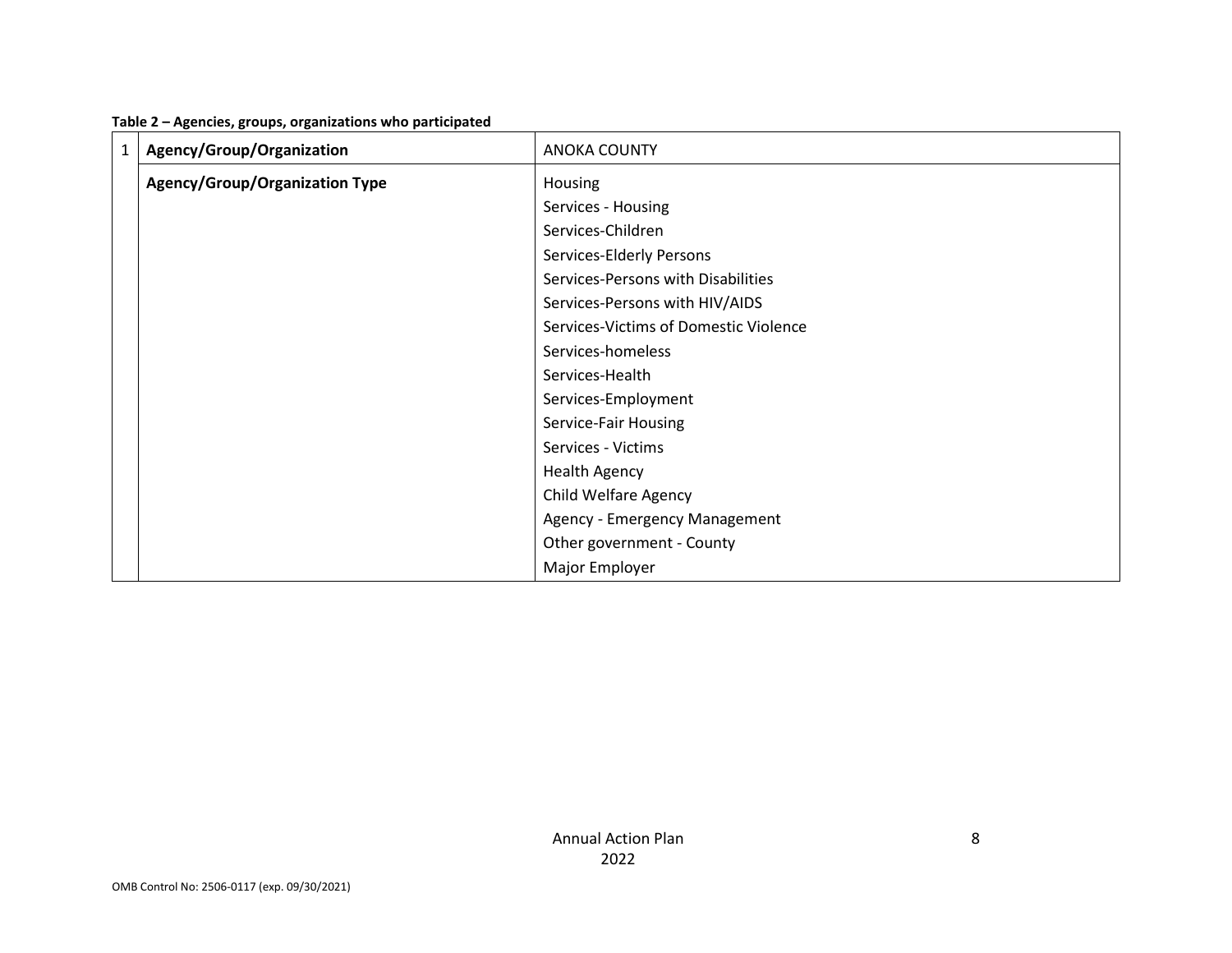| What section of the Plan was addressed by | <b>Housing Need Assessment</b>           |
|-------------------------------------------|------------------------------------------|
| Consultation?                             | Homeless Needs - Chronically homeless    |
|                                           | Homeless Needs - Families with children  |
|                                           | Homelessness Needs - Veterans            |
|                                           | Homelessness Needs - Unaccompanied youth |
|                                           | <b>Homelessness Strategy</b>             |
|                                           | Non-Homeless Special Needs               |
|                                           | Market Analysis                          |
|                                           | <b>Economic Development</b>              |
|                                           | Lead-based Paint Strategy                |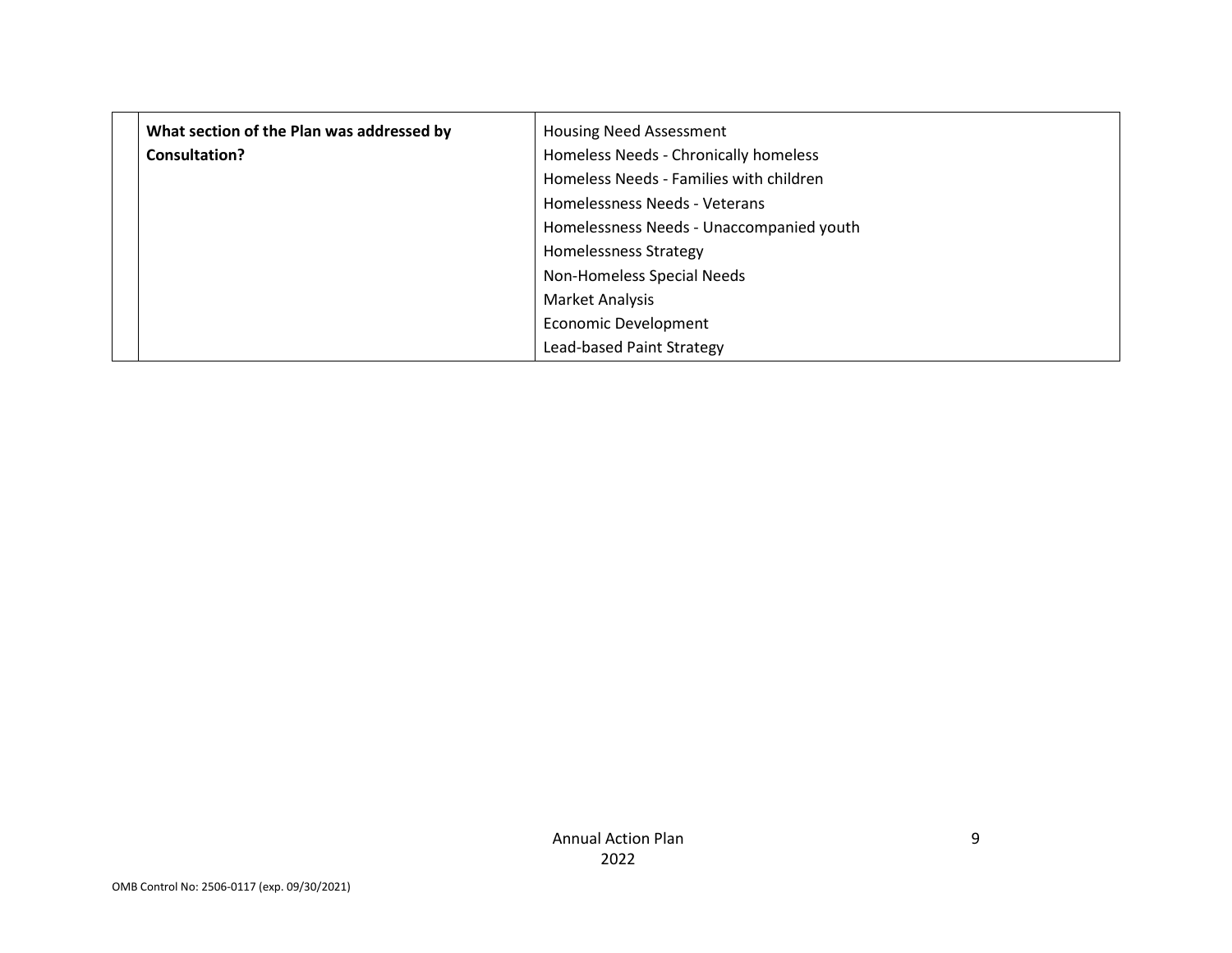|   | Briefly describe how the Agency/Group/Organization   | Anoka County engaged and requested input from a range of housing and social        |  |  |  |
|---|------------------------------------------------------|------------------------------------------------------------------------------------|--|--|--|
|   | was consulted. What are the anticipated outcomes of  | service providers including area food shelves and meals on wheels programs,        |  |  |  |
|   | the consultation or areas for improved coordination? | domestic violence caregivers, homeless shelters, general and mental health care    |  |  |  |
|   |                                                      | providers. Staff looked at agencies that helped seniors and youth, transportation  |  |  |  |
|   |                                                      | services, area school districts and colleges, faith-based organizations and the    |  |  |  |
|   |                                                      | local Community Action Program (CAP). Efforts were made to address many            |  |  |  |
|   |                                                      | social and health service needs. Anoka County as a jurisdiction has services that  |  |  |  |
|   |                                                      | address basic living, education and health issues for very low and low-income      |  |  |  |
|   |                                                      | households. Some programs participating in the consolidated plan process           |  |  |  |
|   |                                                      | provide one specific service while others such as the CAP provide multiple types   |  |  |  |
|   |                                                      | of services targeting a variety of low-income households and their needs. The      |  |  |  |
|   |                                                      | Community Action Program (CAP) engaged in the Consolidated Plan process as         |  |  |  |
|   |                                                      | they were identified as both an affordable housing provider and service provider.  |  |  |  |
|   |                                                      | Anoka County hosted work sessions to discuss the needs and gaps of existing        |  |  |  |
|   |                                                      | projects/programs and the process of identifying priorities in Anoka County for    |  |  |  |
|   |                                                      | the next five years. Each agency was requested to complete a survey with the       |  |  |  |
|   |                                                      | identified needs of social and community services that residents are using or      |  |  |  |
|   |                                                      | need. With input from faith-based organizations and established social service     |  |  |  |
|   |                                                      | agencies, it was identified that many of the services presented as a high priority |  |  |  |
|   |                                                      | are similar to the past five years. Since Anoka County participates as a member of |  |  |  |
|   |                                                      | a regional fair housing organization, it has continued to further update and       |  |  |  |
|   |                                                      | develop an Analysis of Impediments and continues to work with local agencies       |  |  |  |
|   |                                                      | and jurisdictional partners.                                                       |  |  |  |
| 2 | Agency/Group/Organization                            | Alexandra House                                                                    |  |  |  |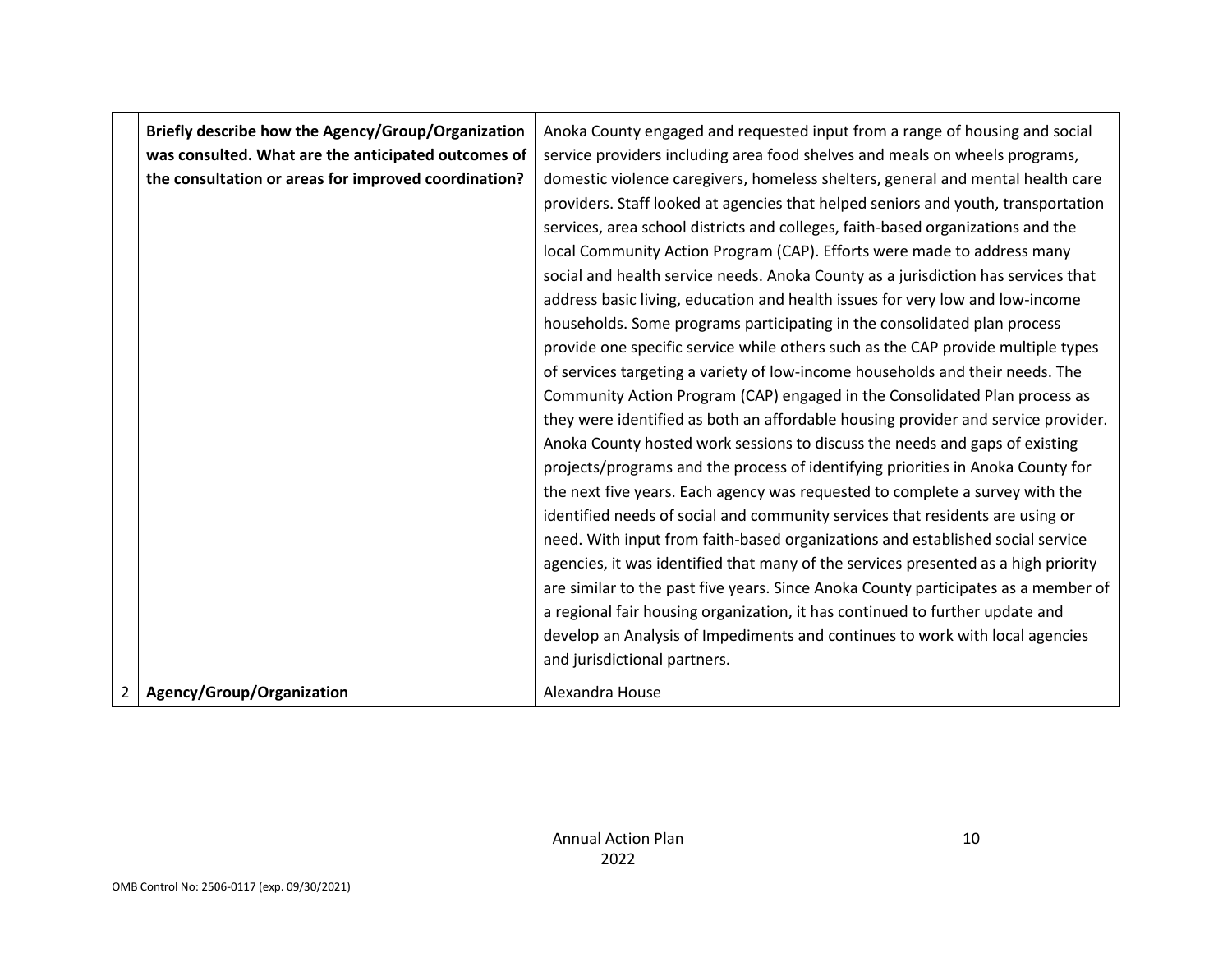|   | <b>Agency/Group/Organization Type</b>                                                                                                                             | Housing<br>Services - Housing<br>Services-Children<br>Services-Victims of Domestic Violence<br>Services-homeless<br>Services - Victims<br>Planning organization |
|---|-------------------------------------------------------------------------------------------------------------------------------------------------------------------|-----------------------------------------------------------------------------------------------------------------------------------------------------------------|
|   | What section of the Plan was addressed by<br><b>Consultation?</b>                                                                                                 | <b>Housing Need Assessment</b>                                                                                                                                  |
|   | Briefly describe how the Agency/Group/Organization<br>was consulted. What are the anticipated outcomes of<br>the consultation or areas for improved coordination? | Participated in work session, discussions and surveys.                                                                                                          |
| 3 | Agency/Group/Organization                                                                                                                                         | <b>Stepping Stone Emergency Housing</b>                                                                                                                         |
|   | <b>Agency/Group/Organization Type</b>                                                                                                                             | Housing<br>Services-homeless                                                                                                                                    |
|   | What section of the Plan was addressed by<br><b>Consultation?</b>                                                                                                 | Homeless Needs - Chronically homeless<br>Homelessness Needs - Veterans<br><b>Homelessness Strategy</b>                                                          |
|   | Briefly describe how the Agency/Group/Organization<br>was consulted. What are the anticipated outcomes of<br>the consultation or areas for improved coordination? | Participated in work session, discussions and surveys.                                                                                                          |
| 4 | Agency/Group/Organization                                                                                                                                         | NUCLEUS CLINIC                                                                                                                                                  |
|   | <b>Agency/Group/Organization Type</b>                                                                                                                             | Services-Health<br><b>Health Agency</b>                                                                                                                         |
|   | What section of the Plan was addressed by<br><b>Consultation?</b>                                                                                                 | Non-Homeless Special Needs                                                                                                                                      |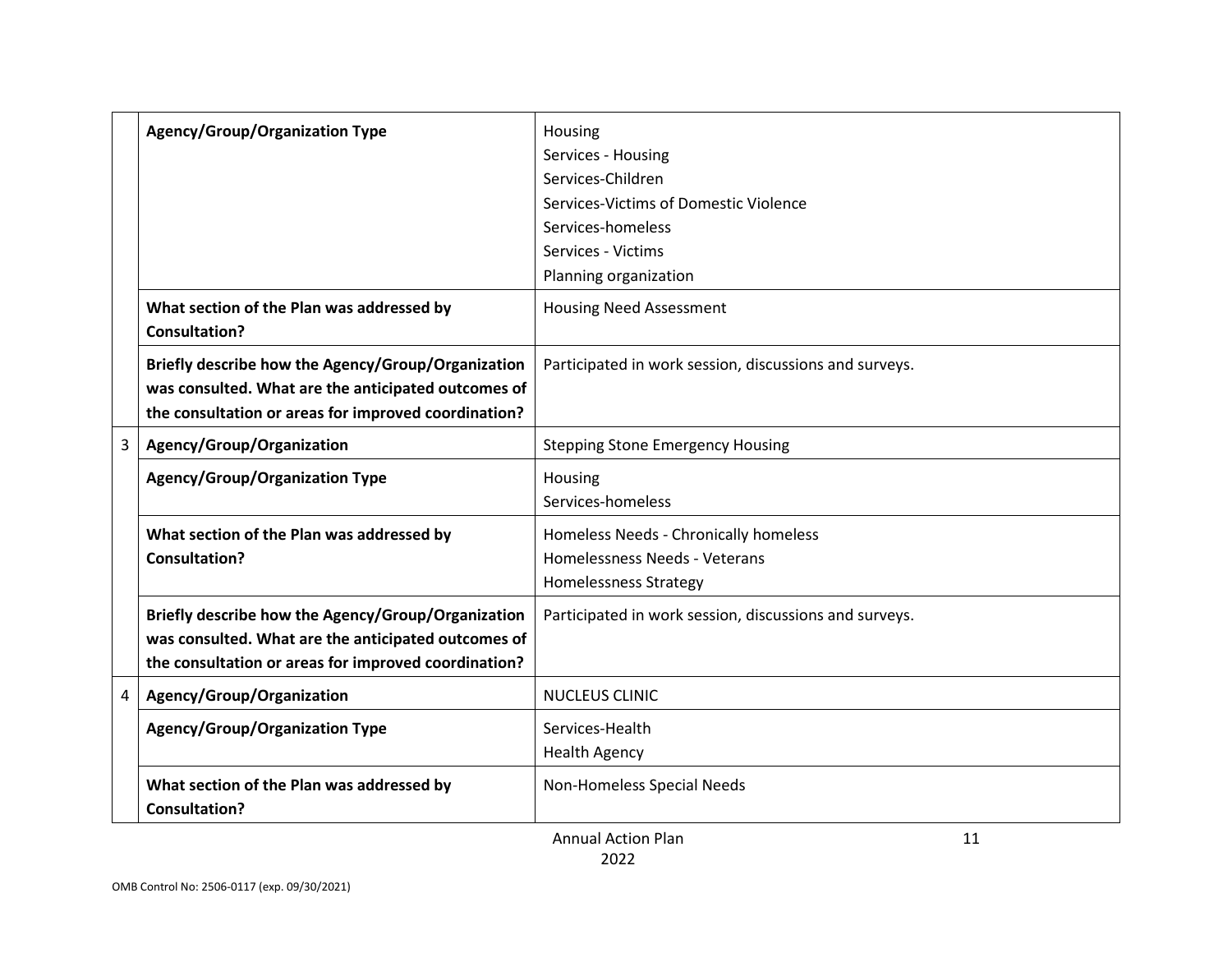|   | Briefly describe how the Agency/Group/Organization<br>was consulted. What are the anticipated outcomes of                                                         | Participated in work session, discussions and surveys.                            |
|---|-------------------------------------------------------------------------------------------------------------------------------------------------------------------|-----------------------------------------------------------------------------------|
|   | the consultation or areas for improved coordination?                                                                                                              |                                                                                   |
| 5 | Agency/Group/Organization                                                                                                                                         | Lee Carlson Center                                                                |
|   | <b>Agency/Group/Organization Type</b>                                                                                                                             | Services-Persons with Disabilities<br>Services-Health<br><b>Health Agency</b>     |
|   | What section of the Plan was addressed by<br><b>Consultation?</b>                                                                                                 | Non-Homeless Special Needs                                                        |
|   | Briefly describe how the Agency/Group/Organization<br>was consulted. What are the anticipated outcomes of<br>the consultation or areas for improved coordination? | Participated in work session, discussions and surveys.                            |
| 6 | Agency/Group/Organization                                                                                                                                         | <b>Impact Services</b>                                                            |
|   | <b>Agency/Group/Organization Type</b>                                                                                                                             | Services-Elderly Persons<br>Services-Persons with Disabilities<br>Services-Health |
|   | What section of the Plan was addressed by<br>Consultation?                                                                                                        | Non-Homeless Special Needs                                                        |
|   | Briefly describe how the Agency/Group/Organization<br>was consulted. What are the anticipated outcomes of<br>the consultation or areas for improved coordination? | Participated in work session, discussions and surveys.                            |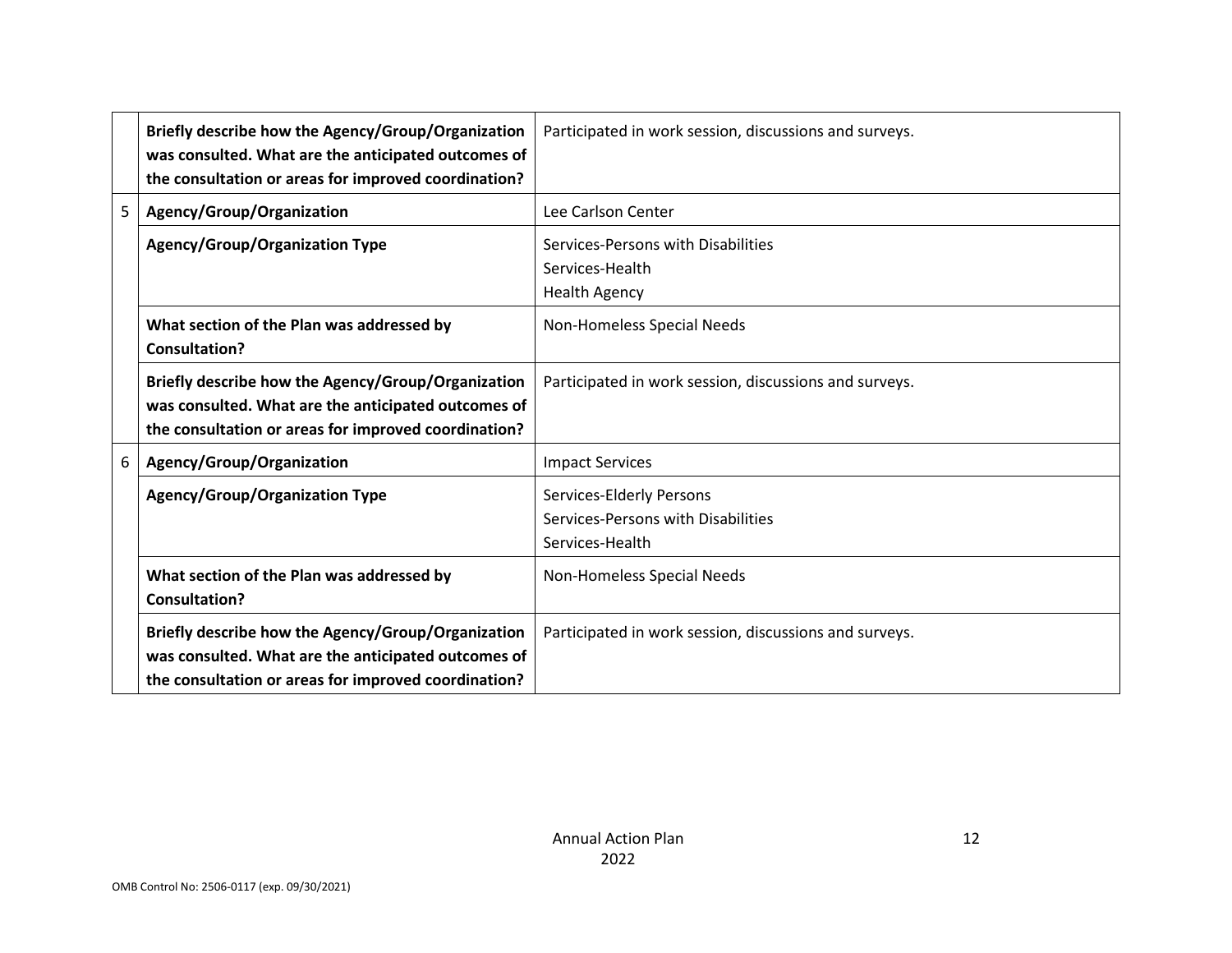| Agency/Group/Organization                                         | SOUTHERN ANOKA COMMUNITY ASSISTANCE                    |
|-------------------------------------------------------------------|--------------------------------------------------------|
| <b>Agency/Group/Organization Type</b>                             | Services-Children                                      |
|                                                                   | Services-Elderly Persons                               |
|                                                                   | Services-Persons with Disabilities                     |
|                                                                   | Services-Health                                        |
| What section of the Plan was addressed by<br><b>Consultation?</b> | Non-Homeless Special Needs                             |
|                                                                   |                                                        |
| Briefly describe how the Agency/Group/Organization                | Participated in work session, discussions and surveys. |
| was consulted. What are the anticipated outcomes of               |                                                        |
| the consultation or areas for improved coordination?              |                                                        |

### **Identify any Agency Types not consulted and provide rationale for not consulting**

N/A - Identified and included a wide range of local agencies.

#### **Other local/regional/state/federal planning efforts considered when preparing the Plan**

| Name of Plan | <b>Lead Organization</b>                                                            | How do the goals of your Strategic Plan overlap with the goals of each plan?                   |  |  |
|--------------|-------------------------------------------------------------------------------------|------------------------------------------------------------------------------------------------|--|--|
| Continuum of | Suburban Metro Area                                                                 |                                                                                                |  |  |
| Care         | Continuum of Care (CoC)                                                             | Goals address all of the homeless services/homeless data in Strategic Plan.                    |  |  |
| Community    |                                                                                     | Goals address not only the general health status of Anoka County residents but also all        |  |  |
| Health, Data | <b>Anoka County Community</b><br><b>Health and Environmental</b><br><b>Services</b> | factors that either promote or serve as barriers to achieving the best health status possible. |  |  |
| <b>Book</b>  |                                                                                     | Data includes Anoka County as a place and as people reviewing quality of life standards such   |  |  |
|              |                                                                                     | as education, housing and physical environment.                                                |  |  |

#### **Table 3 - Other local / regional / federal planning efforts**

**Narrative -** Efforts were made to consult a wide range of community organizations.

13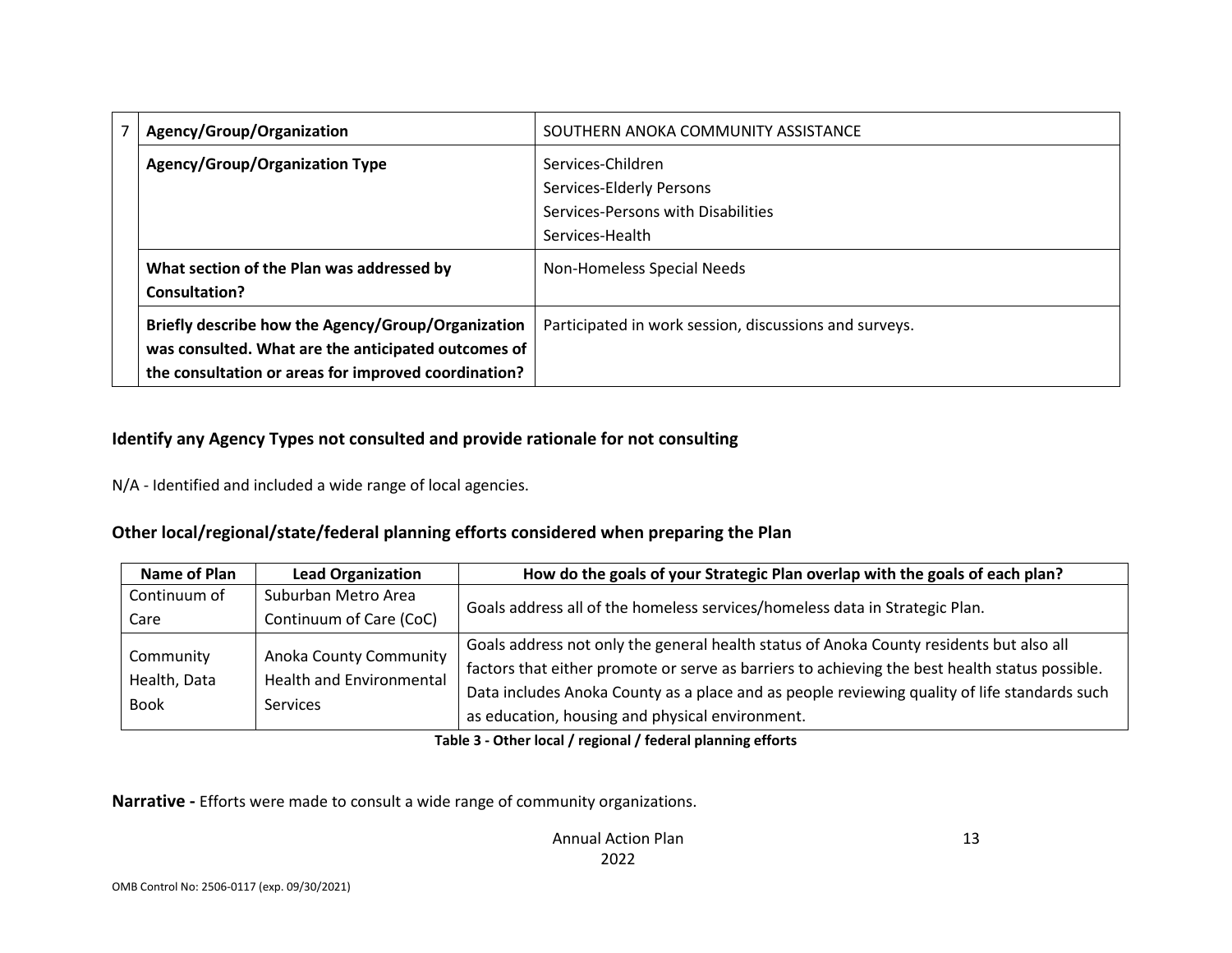## **AP-12 Participation - 91.401, 91.105, 91.200(c)**

### **1. Summary of citizen participation process/Efforts made to broaden citizen participation Summarize citizen participation process and how it impacted goal-setting**

Interested groups and individuals are encouraged to provide input into all aspects of the Consortium's consolidated planning activities – from assessing needs and setting priorities through performance evaluations. The CPP outlines the Consortium's responsibility for providing opportunities for active participation from citizens of all income levels to contribute information, ideas, and opinions about ways to improve our neighborhoods, promote housing affordability, and enhance the delivery of public services to area residents. In developing its Consolidated Plan, Annual Action Plans, Substantial Amendments, CAPER and AFH, the Consortium will take appropriate actions to encourage citizen participation by all residents of the Consortium-member communities, emphasizing the involvement of:

- Low- and moderate-income persons, particularly those living in areas where federal funds are proposed to be used;
- Residents of predominantly low- and moderate-income neighborhoods;
- Minorities;

a<br>La l

- Persons with Limited English Proficiency;
- Persons with Disabilities;
- Residents of public and assisted housing developments; and
- Local and regional institutions, the regional Continuum of Care (known as SMAC) and other organizations including businesses, developers, nonprofit organizations, philanthropic organizations, and community and faith-based organizations.
- Several opportunities for comment were offered to county residents, agencies and municipalities. Anoka County held a public hearing on February 22, 2022, and offered any interested party the opportunity to comment on the draft 2022 Action Plan and the proposed 2022 CDBG/HOME funding applications. A Notice of Public Comment period was published and ran from February 25, 2022 through March 28, 2022.

#### **Citizen Participation Outreach**

| Sort Order | Mode of Outreach | Target of Outreach | Summary of          | Summary of        | Summary of comments | URL (If applicable) |
|------------|------------------|--------------------|---------------------|-------------------|---------------------|---------------------|
|            |                  |                    | response/attendance | comments received | not accepted        |                     |
|            |                  |                    |                     |                   | and reasons         |                     |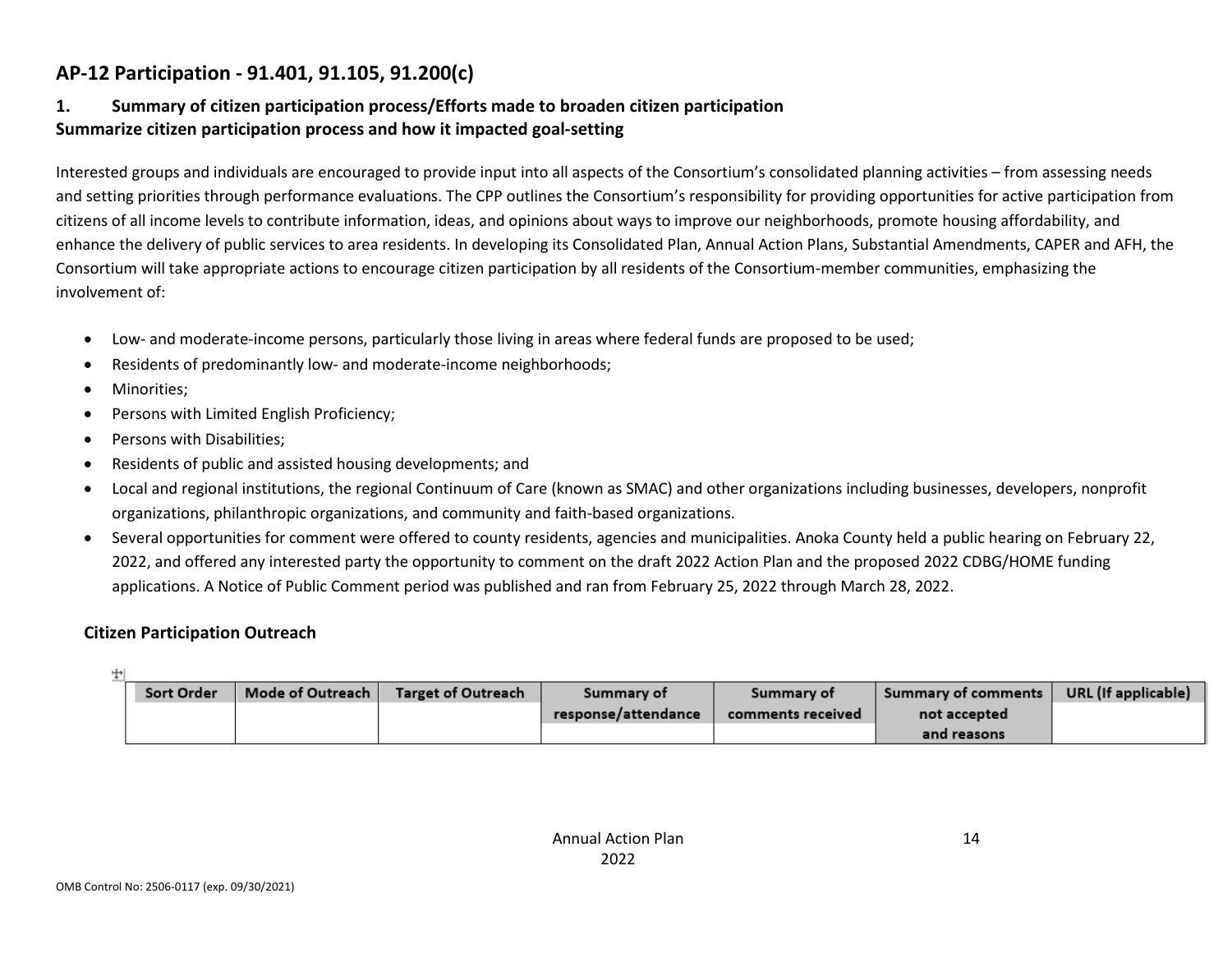|              |                       |                    |                         | At the Public Hearing        |                   |  |
|--------------|-----------------------|--------------------|-------------------------|------------------------------|-------------------|--|
|              |                       |                    |                         | held on February 22,         |                   |  |
|              |                       |                    |                         | 2022, three oral             |                   |  |
|              |                       |                    |                         | comments were                |                   |  |
|              |                       |                    |                         | received: Sarah              |                   |  |
|              |                       |                    |                         | Caflisch, The Lee            |                   |  |
|              |                       |                    |                         | Carlson Center,              |                   |  |
|              |                       |                    |                         | thanked for support.         |                   |  |
|              |                       | Minorities         |                         | Tessa Wetjen,                |                   |  |
|              |                       |                    |                         | Neighborhood Health          |                   |  |
|              |                       | Persons with       |                         | Source - thanked for         |                   |  |
|              |                       | disabilities       | At the February         | consideration. Mary          |                   |  |
|              |                       |                    | 22,2022, Public         | Larkin, Apple Tree           | All comments were |  |
| $\mathbf{1}$ | <b>Public Hearing</b> | Non-targeted/broad | Hearing: three oral and | Dental - thanked             | accepted.         |  |
|              |                       | community          | one written public      | trustees for                 |                   |  |
|              |                       |                    | comments received.      | considering their PY22       |                   |  |
|              |                       | Anoka County       |                         | <b>CDBG</b> funding          |                   |  |
|              |                       | residents, general |                         | request. One written         |                   |  |
|              |                       | public             |                         | public comment was           |                   |  |
|              |                       |                    |                         | received and read at         |                   |  |
|              |                       |                    |                         | <b>Public Hearing: Devin</b> |                   |  |
|              |                       |                    |                         | Vander Schaff,               |                   |  |
|              |                       |                    |                         | Accessible Spaces Inc        |                   |  |
|              |                       |                    |                         | (ASI) thanked trustees       |                   |  |
|              |                       |                    |                         | for considering their        |                   |  |
|              |                       |                    |                         | project.                     |                   |  |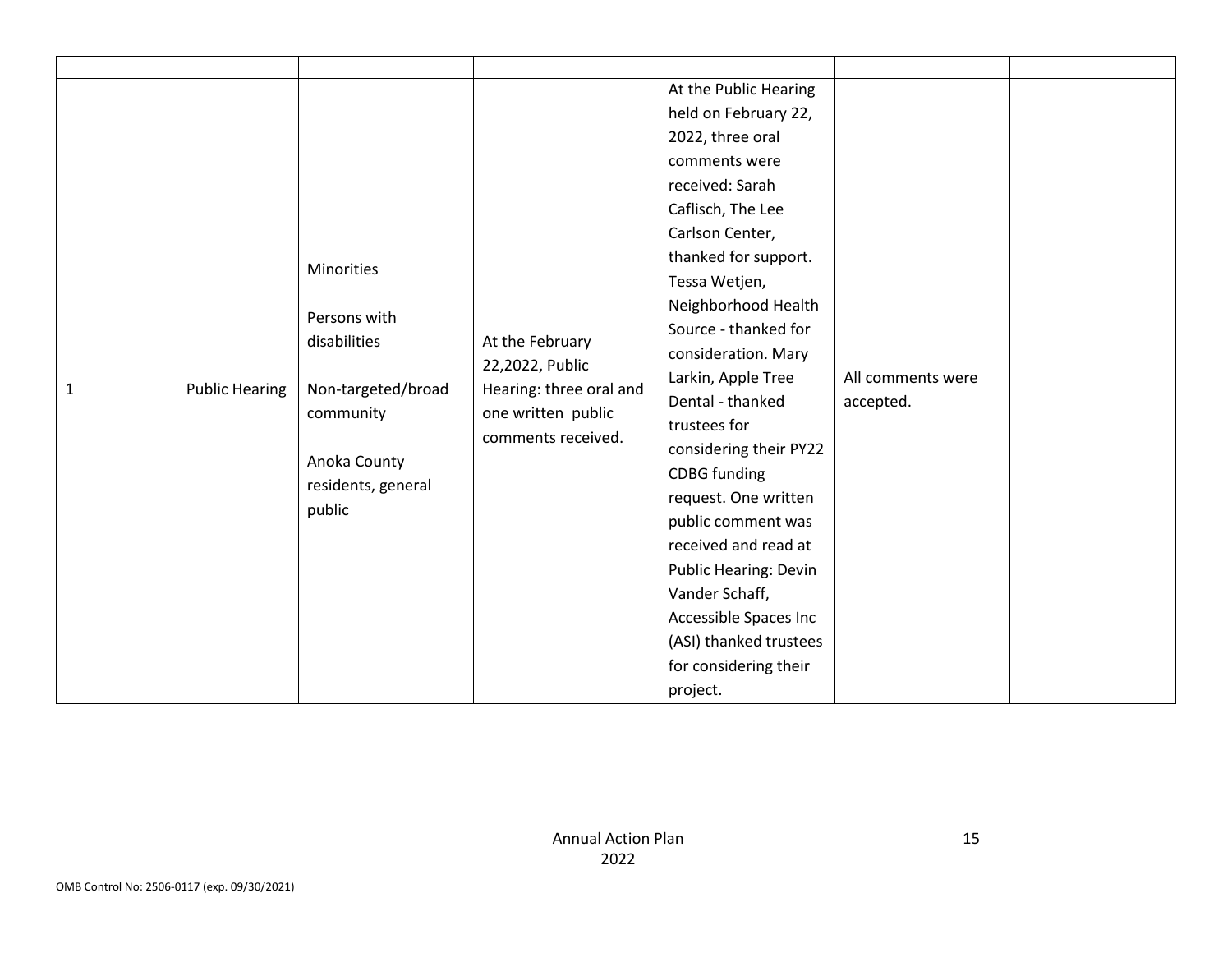| $\overline{2}$ | Newspaper Ad         | Minorities<br>Persons with<br>disabilities<br>Non-targeted/broad<br>community<br>Anoka County<br>residents, general<br>public | No comments received. | No comments<br>received. | No comments<br>received. |  |
|----------------|----------------------|-------------------------------------------------------------------------------------------------------------------------------|-----------------------|--------------------------|--------------------------|--|
| 3              | Internet<br>Outreach | Minorities<br>Persons with<br>disabilities<br>Non-targeted/broad<br>community<br>Anoka County<br>residents, general<br>public | No comments received. | No comments<br>received. | No comments<br>received. |  |

**Table 4 – Citizen Participation Outreach**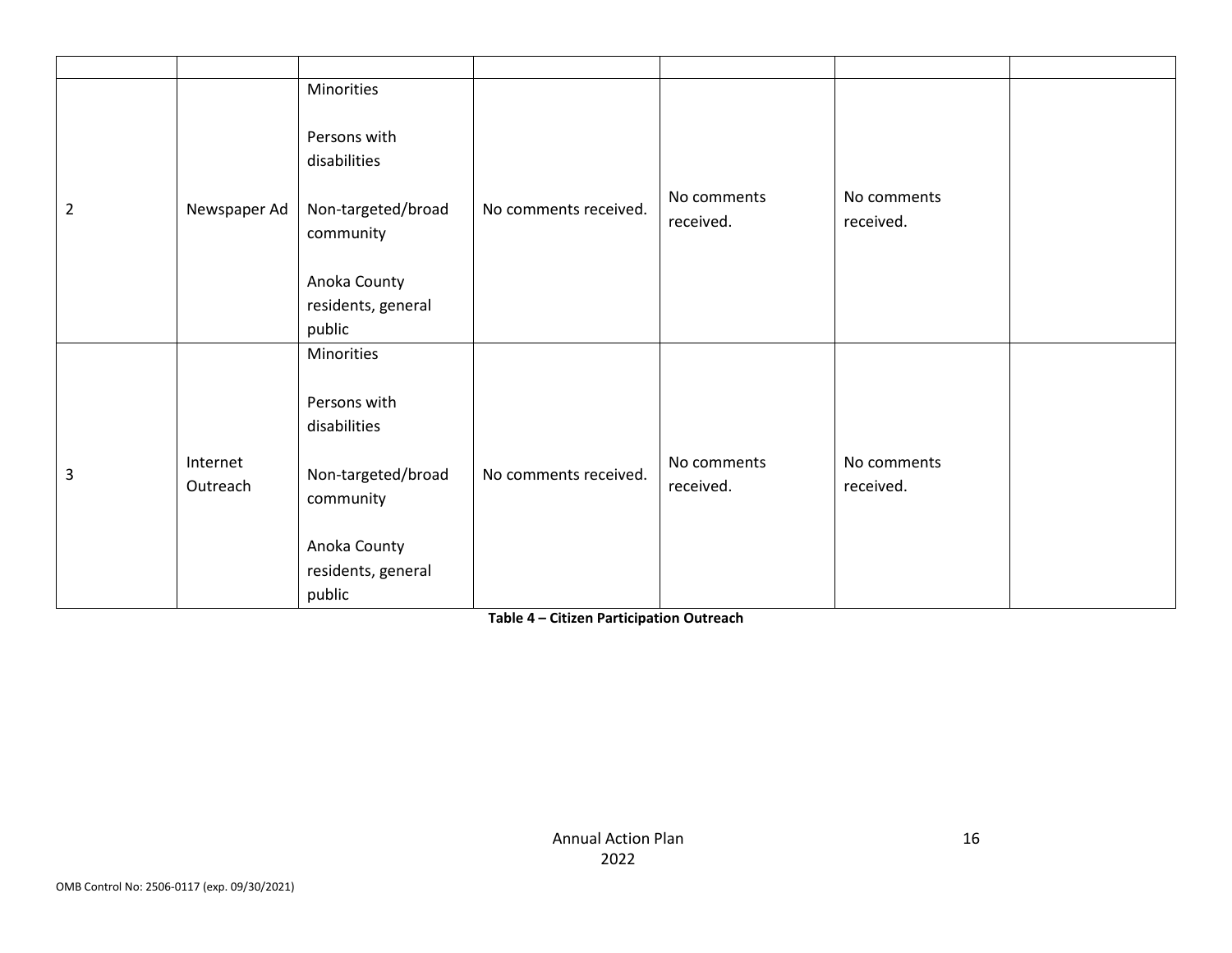# **Expected Resources**

## **AP-15 Expected Resources - 91.420(b), 91.220(c)(1,2)**

#### **Introduction**

Anoka County is a member of the Dakota County HOME Consortium. Other consortium members include: Dakota, Ramsey and Washington counties and the City of Woodbury. Dakota County is designated as the lead agency for the Dakota County HOME Consortium, and assumes the role of monitoring and oversight of the Consortium's HOME funds. Funds are allocated on a formula basis in which Anoka County is responsible for administering the funds in accordance with the U.S. Department of Housing and Urban Development's national objectives.

#### **Anticipated Resources**

| Program     | <b>Source</b> | <b>Uses of Funds</b>   |                    |         | <b>Expected Amount Available Year 1</b> |           | <b>Expected</b>  | <b>Narrative Description</b>                          |
|-------------|---------------|------------------------|--------------------|---------|-----------------------------------------|-----------|------------------|-------------------------------------------------------|
|             | of Funds      |                        | Annual             | Program | <b>Prior Year</b>                       | Total:    | <b>Amount</b>    |                                                       |
|             |               |                        | <b>Allocation:</b> | Income: | <b>Resources:</b>                       | \$        | <b>Available</b> |                                                       |
|             |               |                        |                    | 5       |                                         |           | Remainder        |                                                       |
|             |               |                        |                    |         |                                         |           | of ConPlan       |                                                       |
| <b>CDBG</b> | public -      | Acquisition            |                    |         |                                         |           |                  | Expected amount is based on the PY2020-2024 CON       |
|             | federal       | Admin and              |                    |         |                                         |           |                  | Plan CDBG allocation. In late March 2020, Anoka       |
|             |               | <b>Planning</b>        |                    |         |                                         |           |                  | County was awarded CDBG-CV as part of the CARES       |
|             |               | Economic               |                    |         |                                         |           |                  | Act. Funds will be included in PY19 Action Plan       |
|             |               | Development            |                    |         |                                         |           |                  | Amendment.                                            |
|             |               | Housing                |                    |         |                                         |           |                  |                                                       |
|             |               | Public                 |                    |         |                                         |           |                  |                                                       |
|             |               | Improvements           |                    |         |                                         |           |                  |                                                       |
|             |               | <b>Public Services</b> | 1,585,647          | 50,000  | 1,151,250                               | 2,786,897 | 3,000,000        |                                                       |
| Other       | public -      | Acquisition            |                    |         |                                         |           |                  | The IDIS system will not allow Anoka County to delete |
|             | federal       | Admin and              |                    |         |                                         |           |                  | this type of funding from the CDBG Consolidated       |
|             |               | <b>Planning</b>        |                    |         |                                         |           |                  | Plan.                                                 |
|             |               | <b>Housing</b>         |                    | 0       | 0                                       |           |                  |                                                       |

17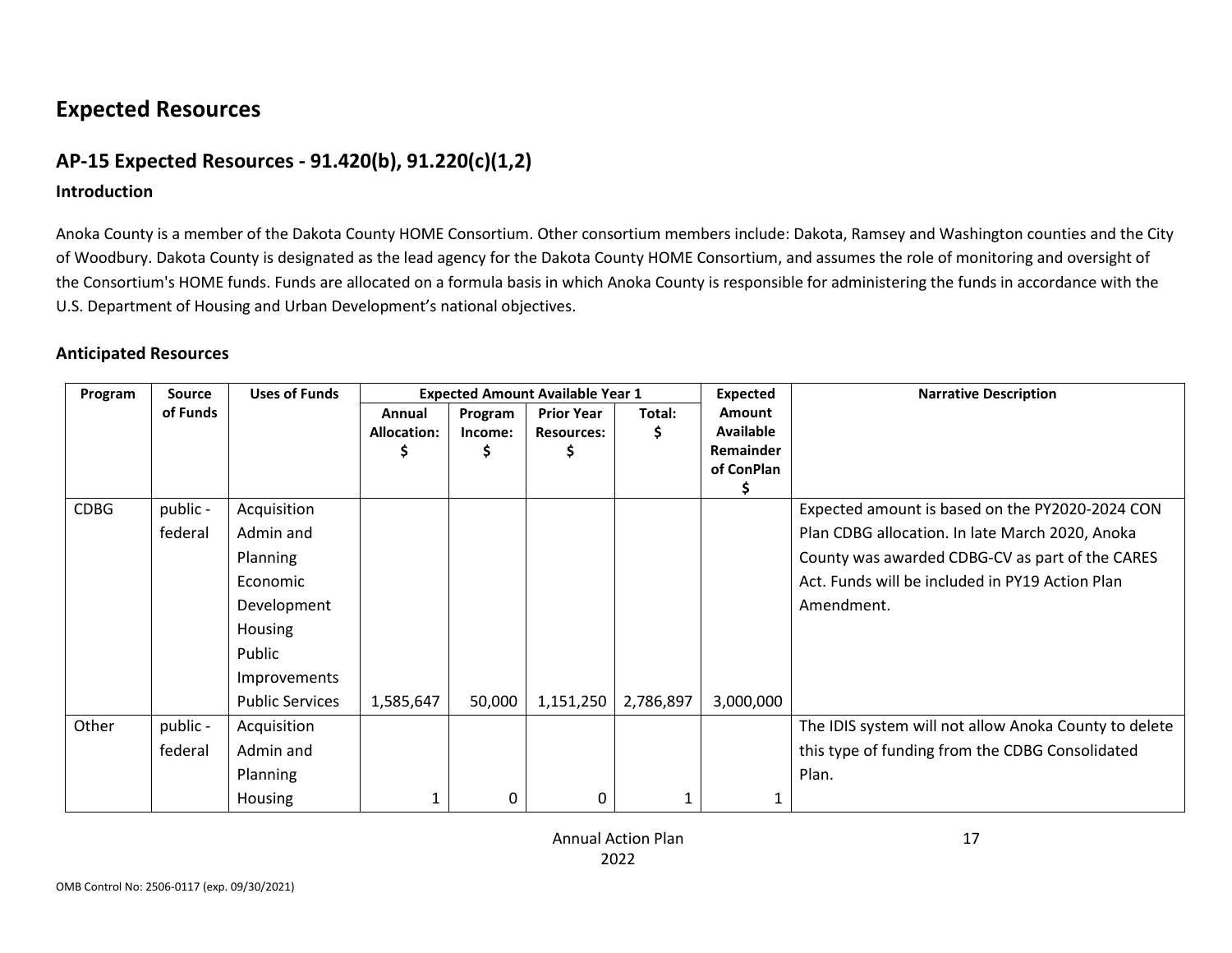### **Explain how federal funds will leverage those additional resources (private, state and local funds), including a description of how matching requirements will be satisfied**

Anoka County is a participant in the Dakota County Community Consortium. HOME-funded projects require a 25% match. Activities include funding for Twin Cities Habitat to acquire / rehab affordable single family homes. Public Service CDBG funding recipients are evaluated on community need, con plan priority along with the organization's ability to contribute and sustain the activity.

**Program Income**: All program income received will be allocated to another qualified activity within the CDBG or HOME programs. Future income is anticipated from home rehab payoffs, and revolving loan program funds. Once program income is received it is applied to the next qualified activity disbursement request. Program income is not included as an expected resource as the amount of program income received can vary significantly from year to year. **NOTE Program Income**: Per the explanation above, the \$50,000 listed in the "Expected Amount Available" column above is not allocated to an activity in the PY 2022 Action Plan.

**NOTE Prior Year Resources**: Establish Revolving Loan Fund: \$600,000 EN funds and ACCAP CH Board & Lodge \$551,250 = \$1,151,250.

**Matching Funds**: To meet the requirements of the HOME program, projects funded with HOME funds are required to identify sources of match at the time of application. In order for the match requirements to be met, the funded projects must provide at least 25% in non-federal funds. Projects such as acquisition, rehabilitation, housing construction, and tenant based rental assistance, provide documents at the time HOME funds are used or during the development phase. Match identified by project applications come from private funding. If the project is funded, the percent of matching funds identified in the application is included as a requirement of the funding agreement.

**NOTE: Carryover project:** Establish Revolving Loan Fund: \$600,000 EN funds to establish county-wide revolving loan program to create local jobs. **NOTE: Carryover project:** Prior year CDBG funds (\$245,930) will be used for a county-wide single family home rehabilitation loan program. **NOTE: Program Income.** The \$50,000 listed in the "Expected Amount Available" column above is not allocated to an activity in the PY 2022 Action Plan.

**NOTE: CDBG-CV funds.** As part of the CARES Act, Anoka County was awarded \$2,286,847 in CDBG-CV funds. These funds will be used for COVID prevention, response and recovery. Anticipated uses of funds include, but are not limited to, homeless assistance, rental assistance, business assistance, medical services, mental health services, food shelves, domestic violence, and other community needs. The PY19 Action Plan will be amended as our community determines COVID prevention, response and recovery priority needs.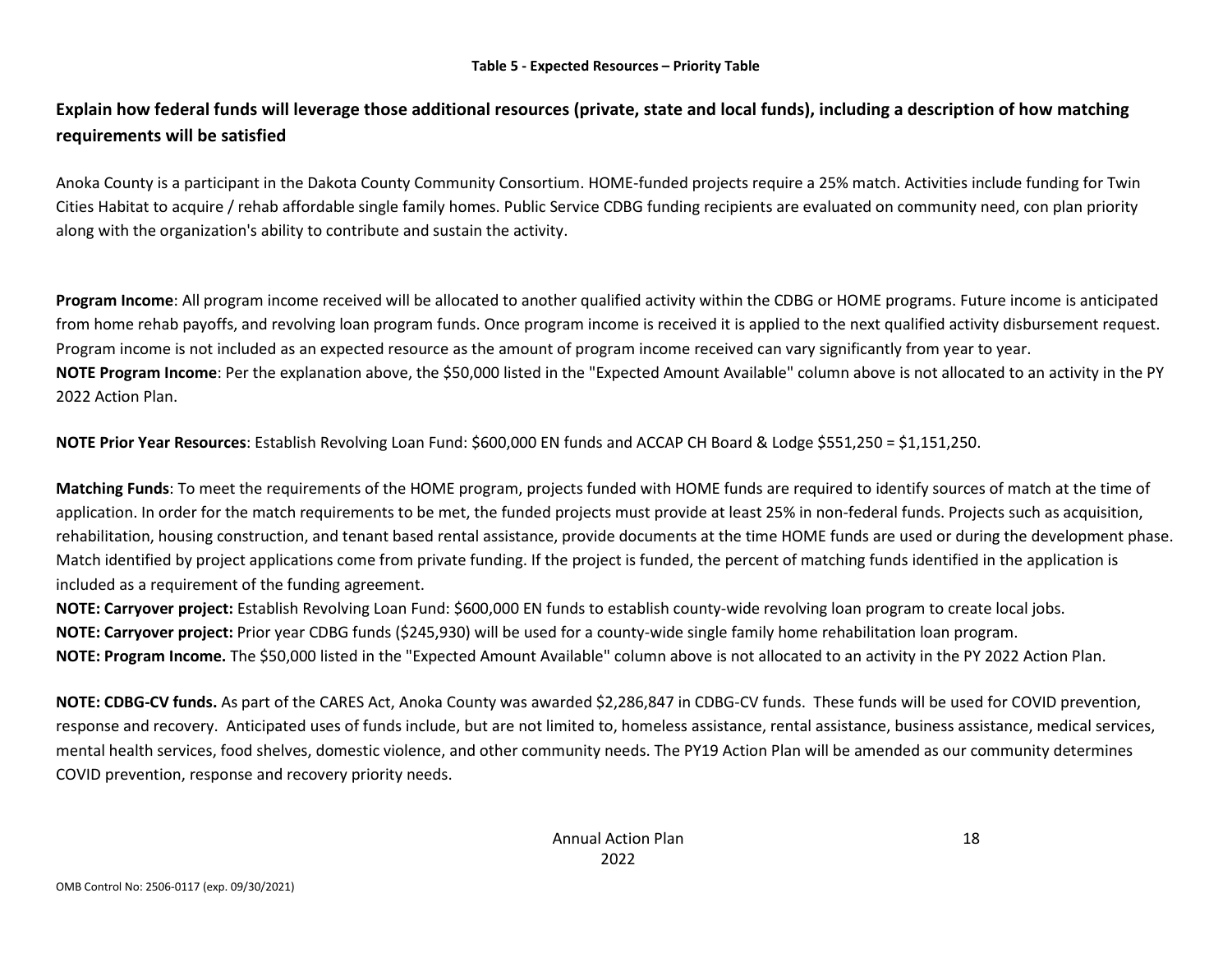**If appropriate, describe publically owned land or property located within the jurisdiction that may be used to address the needs identified in the plan**

#### **Discussion**

Funds awarded may include investments in facilities located on publically owned land such as homeless shelters, parks along with publically-owned centers serving neighborhoods, youth or seniors.

Amended PY19 Action Plan will include CDBG-CV funds will be used for COVID prevention, response and recovery. Anticipated uses of funds include, but are not limited to, homeless assistance, rental assistance, business assistance, medical services, mental health services, food shelves, domestic violence, and other community needs related to COVID-19 pandemic.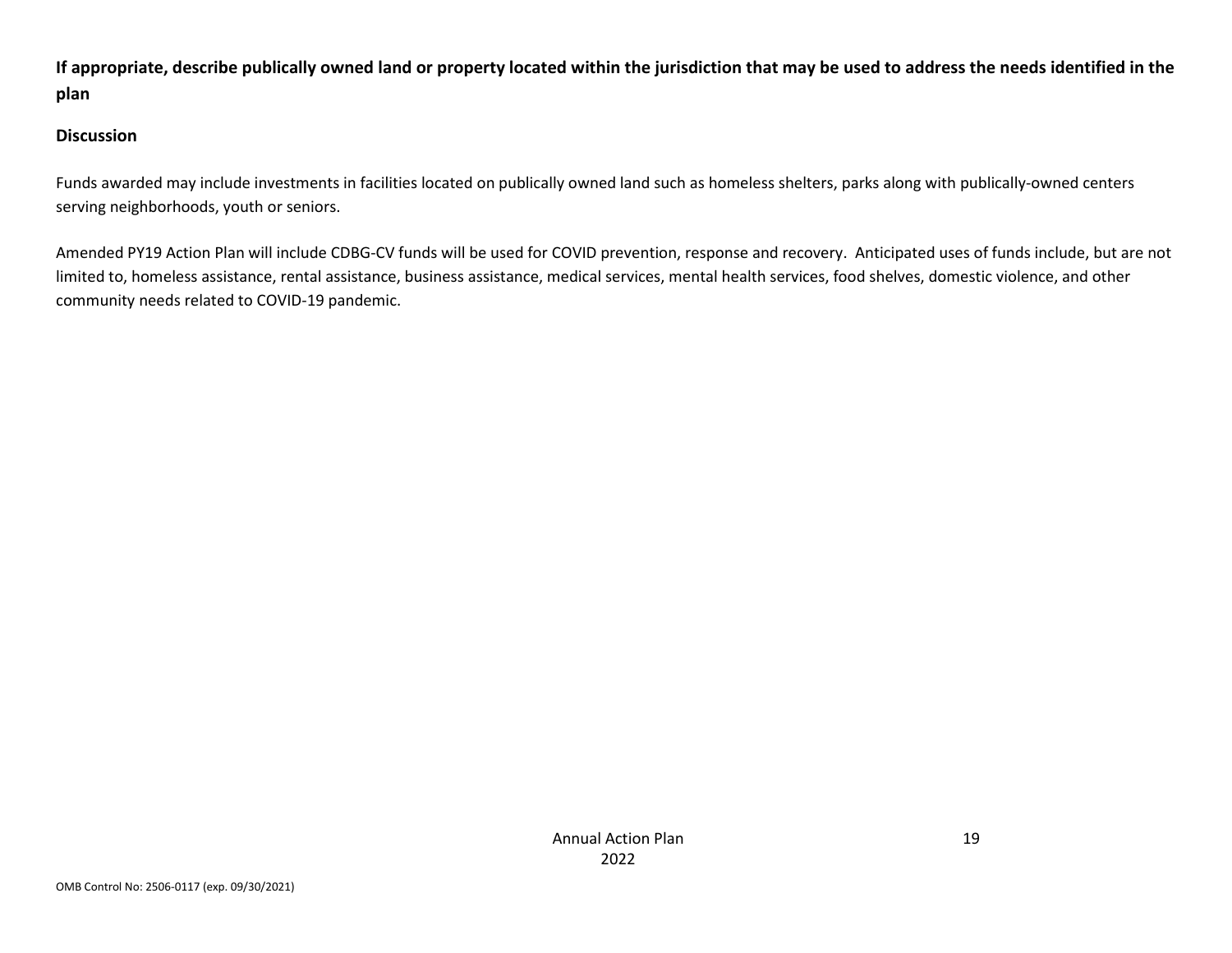# **Annual Goals and Objectives**

# **AP-20 Annual Goals and Objectives - 91.420, 91.220(c)(3)&(e)**

### **Goals Summary Information**

| Sort                    | <b>Goal Name</b>                 | <b>Start</b> | End  | Category              | Geographic | <b>Needs Addressed</b>   | <b>Funding</b>   | <b>Goal Outcome Indicator</b>               |
|-------------------------|----------------------------------|--------------|------|-----------------------|------------|--------------------------|------------------|---------------------------------------------|
| Order                   |                                  | Year         | Year |                       | Area       |                          |                  |                                             |
| $\mathbf{1}$            | Preserve and Improve             | 2015         | 2019 | Affordable            | Anoka      | Homelessness             | CDBG:            | Homeowner Housing Rehabilitated: 10         |
|                         | Housing                          |              |      | Housing               | County     | Affordable Rental        | \$245,930        | Household Housing Unit                      |
|                         |                                  |              |      | <b>Public Housing</b> |            | Housing                  |                  |                                             |
|                         |                                  |              |      | Homeless              |            | Affordable               |                  |                                             |
|                         |                                  |              |      |                       |            | Homeowner                |                  |                                             |
|                         |                                  |              |      |                       |            | Housing                  |                  |                                             |
| $\overline{2}$          | Promote Equal Housing            | 2015         | 2019 | <b>Fair Housing</b>   | Anoka      | Planning and             | CDBG:            | Other: 1 Other                              |
|                         | Opportunities                    |              |      |                       | County     | Administration           | \$9,000          |                                             |
| $\overline{\mathbf{3}}$ | <b>Fund Activities that</b>      | 2015         | 2019 | Non-Housing           | Anoka      | Economic                 | <b>CDBG: \$0</b> | Brownfield acres remediated: 0 Acre         |
|                         | Eliminate Slum/Blight            |              |      | Community             | County     | Development              |                  |                                             |
|                         |                                  |              |      | Development           |            |                          |                  |                                             |
| 4                       | Develop & Upgrade Public         | 2015         | 2019 | Non-Housing           | Anoka      | <b>Public Facilities</b> | CDBG:            | Public Facility or Infrastructure Activitie |
|                         | Facilities/Infrastructure        |              |      | Community             | County     |                          | \$648,300        | other than Low/Moderate Income              |
|                         |                                  |              |      | Development           |            |                          |                  | Housing Benefit: 393 Persons Assisted       |
| 5                       | Support Economic                 | 2020         | 2024 | Non-Housing           | Anoka      | Economic                 | CDBG:            | Jobs created/retained: 20 Jobs              |
|                         | Development                      |              |      | Community             | County     | Development              | \$600,000        | Businesses assisted: 5 Businesses           |
|                         |                                  |              |      | Development           |            |                          |                  | Assisted                                    |
| 6                       | <b>Public Service Activities</b> | 2015         | 2016 | Homeless              | Anoka      | <b>Public Services</b>   | CDBG:            | Public service activities other than        |
|                         |                                  |              |      | Non-Homeless          | County     |                          | \$236,882        | Low/Moderate Income Housing Benefi          |
|                         |                                  |              |      | <b>Special Needs</b>  |            |                          |                  | 5000 Persons Assisted                       |
|                         |                                  |              |      | Non-Housing           |            |                          |                  | Public service activities for               |
|                         |                                  |              |      | Community             |            |                          |                  | Low/Moderate Income Housing Benefi          |
|                         |                                  |              |      | Development           |            |                          |                  | 15 Households Assisted                      |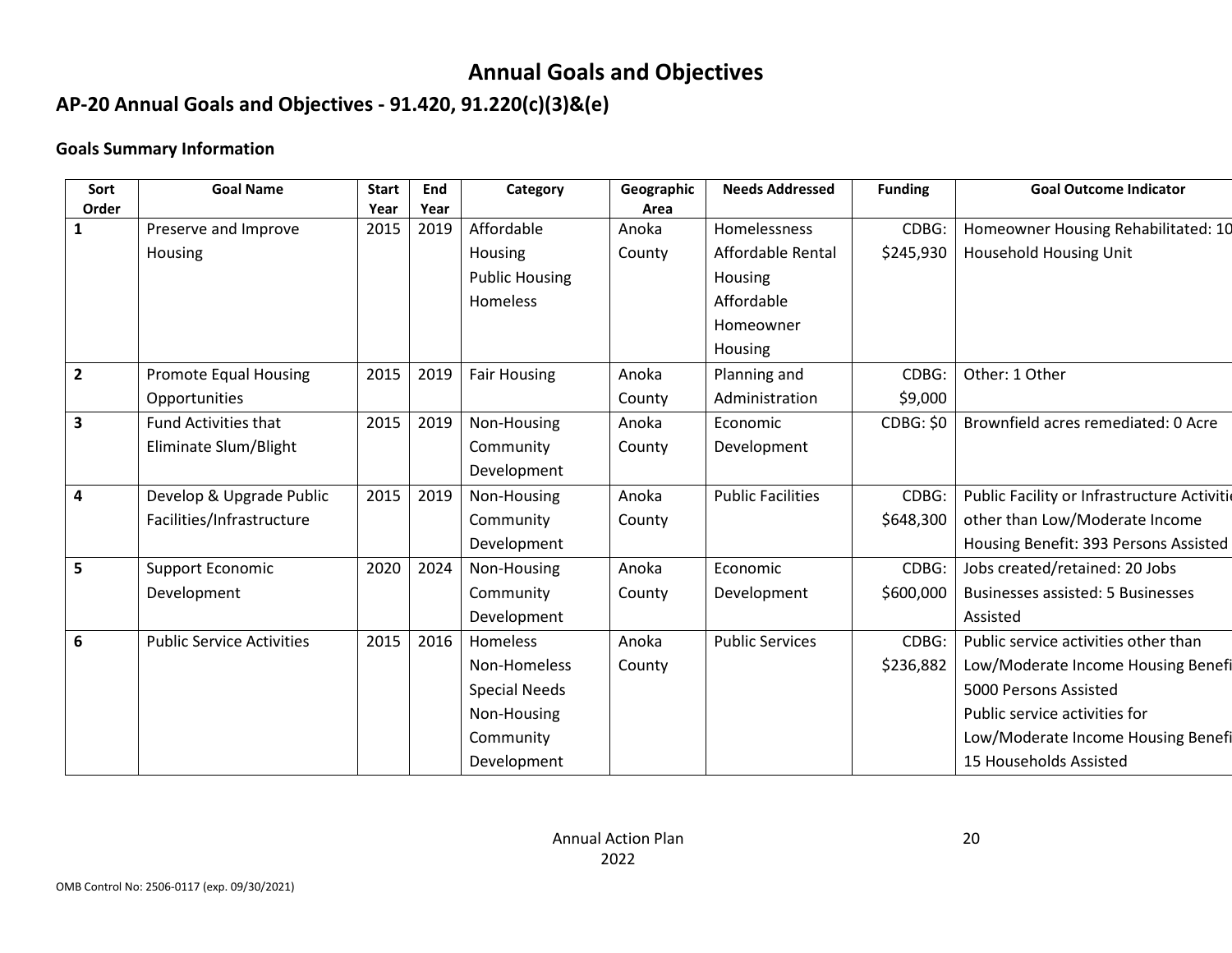| Sort  | <b>Goal Name</b>            | <b>Start</b> | End  | Category        | Geographic | <b>Needs Addressed</b> | <b>Funding</b> | <b>Goal Outcome Indicator</b>         |
|-------|-----------------------------|--------------|------|-----------------|------------|------------------------|----------------|---------------------------------------|
| Order |                             | Year         | Year |                 | Area       |                        |                |                                       |
|       | Planning and Administrative | 2015         | 2019 | Non-Housing     | Anoka      | Planning and           | CDBG:          | Other: 1 Other                        |
|       | Projects                    |              |      | Community       | County     | Administration         | \$306,842      |                                       |
|       |                             |              |      | Development     |            |                        |                |                                       |
| 8     | Facilities and Services for | 2015         | 2019 | <b>Homeless</b> | Anoka      | Homelessness           | CDBG:          | Homeless Person Overnight Shelter: 20 |
|       | Homeless                    |              |      | Non-Housing     | County     |                        | \$694,260      | Persons Assisted                      |
|       |                             |              |      | Community       |            |                        |                | Overnight/Emergency                   |
|       |                             |              |      | Development     |            |                        |                | Shelter/Transitional Housing Beds add |
|       |                             |              |      |                 |            |                        |                | 10 Beds                               |

**Table 6 – Goals Summary**

#### **Goal Descriptions**

| 1                       | <b>Goal Name</b>   | Preserve and Improve Housing                                                                         |
|-------------------------|--------------------|------------------------------------------------------------------------------------------------------|
|                         | Goal               | CDBG activities involving housing preservation -                                                     |
|                         | <b>Description</b> | Matrix code 14A - Anoka County Rehab Program (\$245,930 carried forward previous CDBG funding years) |
|                         |                    |                                                                                                      |
|                         |                    |                                                                                                      |
| $\overline{\mathbf{2}}$ | <b>Goal Name</b>   | <b>Promote Equal Housing Opportunities</b>                                                           |
|                         | Goal               | Matrix code 21D - \$9,000 of PY2022 CDBG will funds for activities to promote Fair Housing.          |
|                         | <b>Description</b> |                                                                                                      |
| 3                       | <b>Goal Name</b>   | Fund Activities that Eliminate Slum/Blight                                                           |
|                         | Goal               | No Activities identified for PY22.                                                                   |
|                         | <b>Description</b> |                                                                                                      |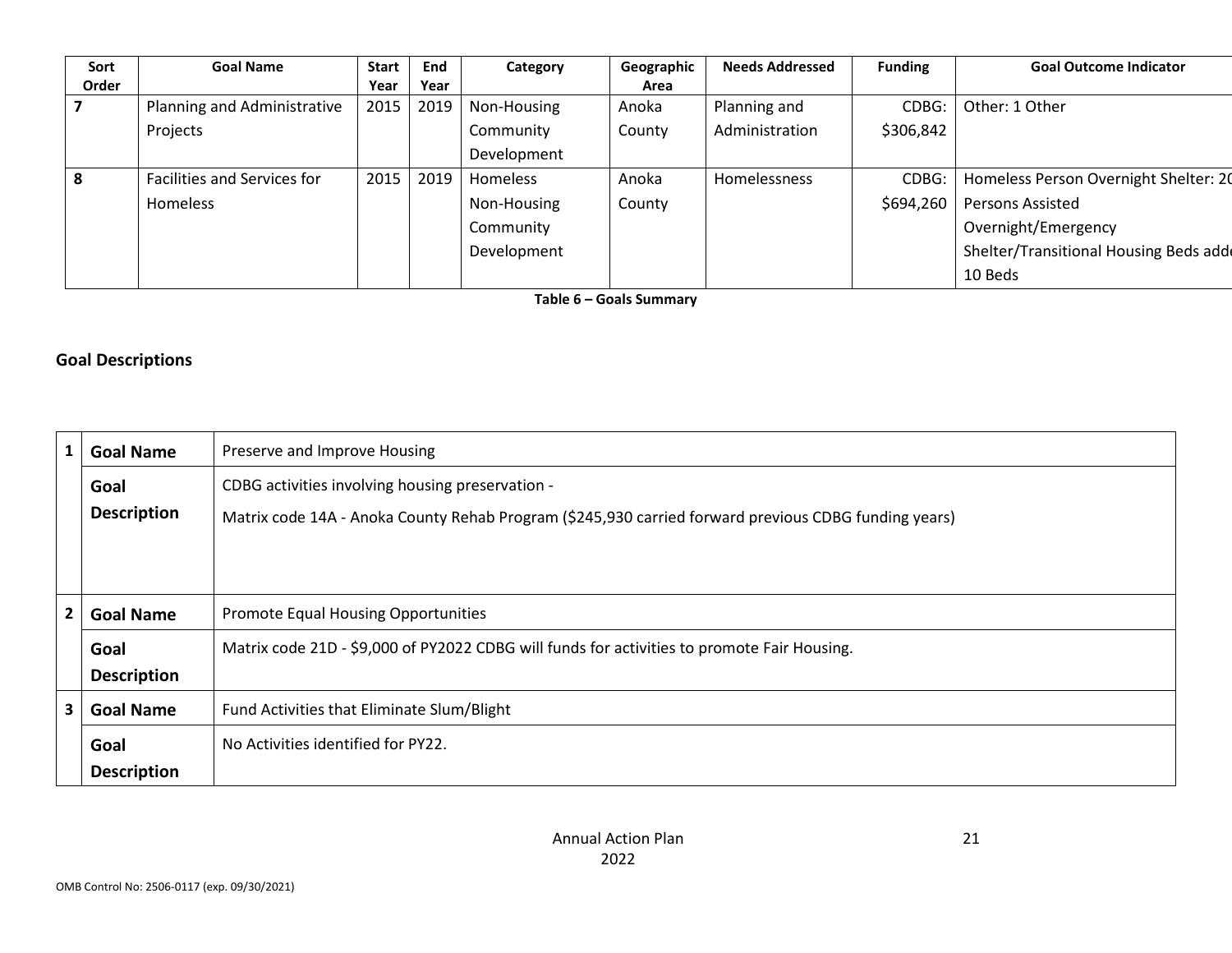| 4                       | <b>Goal Name</b>           | Develop & Upgrade Public Facilities/Infrastructure                                                                                                                     |
|-------------------------|----------------------------|------------------------------------------------------------------------------------------------------------------------------------------------------------------------|
|                         | Goal<br><b>Description</b> | Martrix Code 03B - Rise Inc. Anoka Site improvement to facility serving disabled persons includes DB Consultant (\$550,000 + \$27,500<br>$BD = \frac{5577}{500}$ PY22) |
|                         |                            | Matrix Code 03B - Accessible Spaces Inc (ASI) - Rehab 3 group homes serving disabled persons includes DB Consultant (\$70,800 +<br>$$3,540$ DB = $$74,340$ PY 22)      |
| 5                       | <b>Goal Name</b>           | <b>Support Economic Development</b>                                                                                                                                    |
|                         | Goal<br><b>Description</b> | Matrix Code 18A- Allocate \$600,000 in CDBG EN funds to support businesses owned by low / mod income persons and create jobs<br>serving low / mod income households.   |
| 6                       | <b>Goal Name</b>           | <b>Public Service Activities</b>                                                                                                                                       |
|                         | Goal                       | PY2022 CDBG funds will be allocated to public services (\$236,882 total Public Service):                                                                               |
|                         | <b>Description</b>         | Matrix Code 05 - General Public Services                                                                                                                               |
|                         |                            | Matrix Code 05A - Senior Services<br>$\bullet$                                                                                                                         |
|                         |                            | Matrix Code 05E - Transportation Services                                                                                                                              |
|                         |                            | Matrix Code 05M - Health Services                                                                                                                                      |
|                         |                            | Matrix Code 05W - Food Banks<br>$\bullet$                                                                                                                              |
|                         |                            | Matrix Code 05G - Domestic Violence Services                                                                                                                           |
| $\overline{\mathbf{z}}$ | <b>Goal Name</b>           | Planning and Administrative Projects                                                                                                                                   |
|                         | Goal<br><b>Description</b> | Matrix code 21A - General Planning & Program Administration for CDBG - PY22 \$306,842.                                                                                 |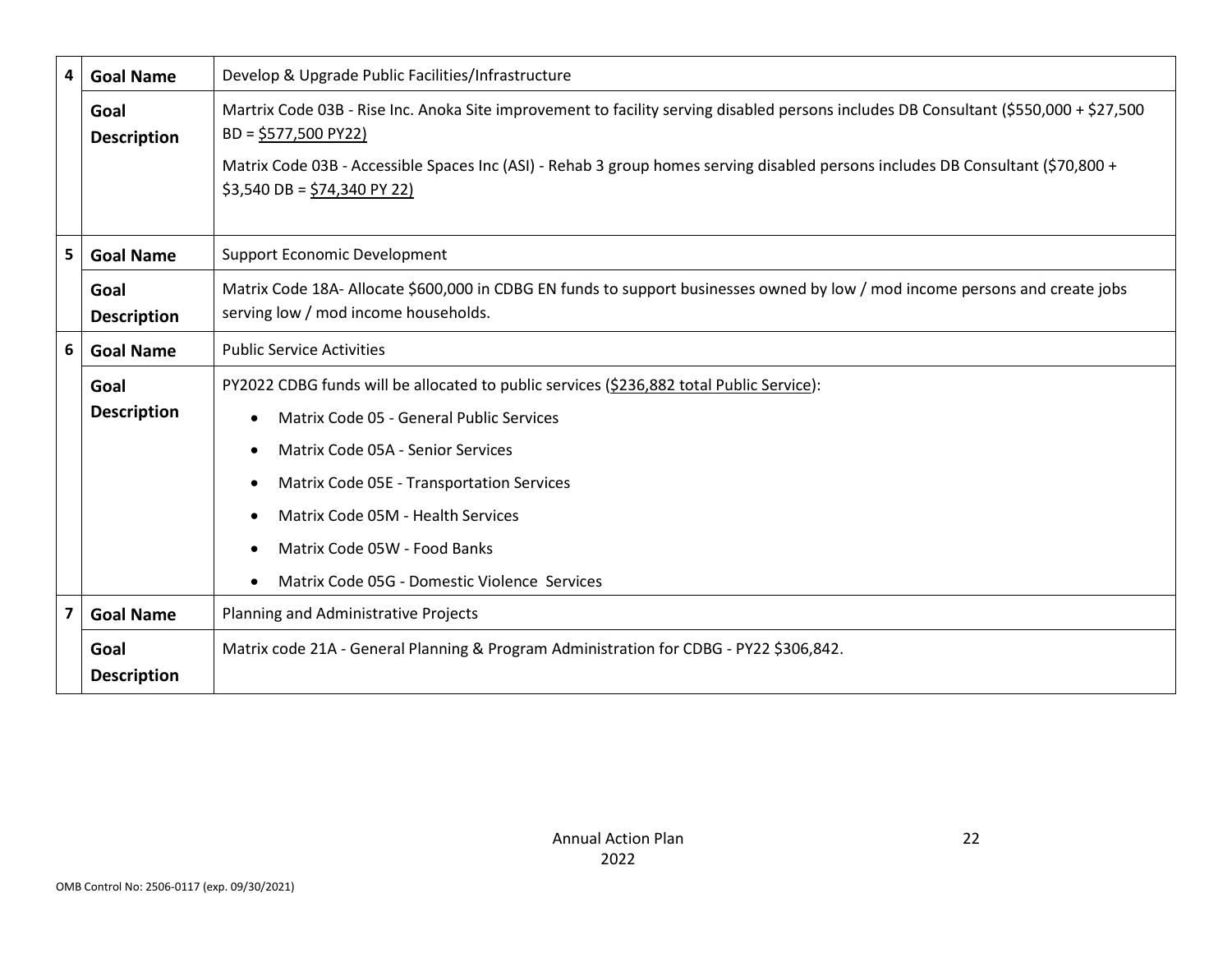| <b>Goal Name</b>   | <b>Facilities and Services for Homeless</b>                                                                                    |
|--------------------|--------------------------------------------------------------------------------------------------------------------------------|
| Goal               | Matrix Code 03C - Alexandra House Inc. - Replace orginal facility windows with new windows rehab of shelter for domestic abuse |
| <b>Description</b> | victims includes DB Consultant $($136,200 + $6,810 = $143,010)$                                                                |
|                    | Matrix code 03C - Anoka County Community Action Program (ACCAP) Rehab Board & Lodge in Columbia Heights includes DB            |
|                    | Consultant (\$525,000 + \$26,250 DB = \$551,250 PY18/19 funds)                                                                 |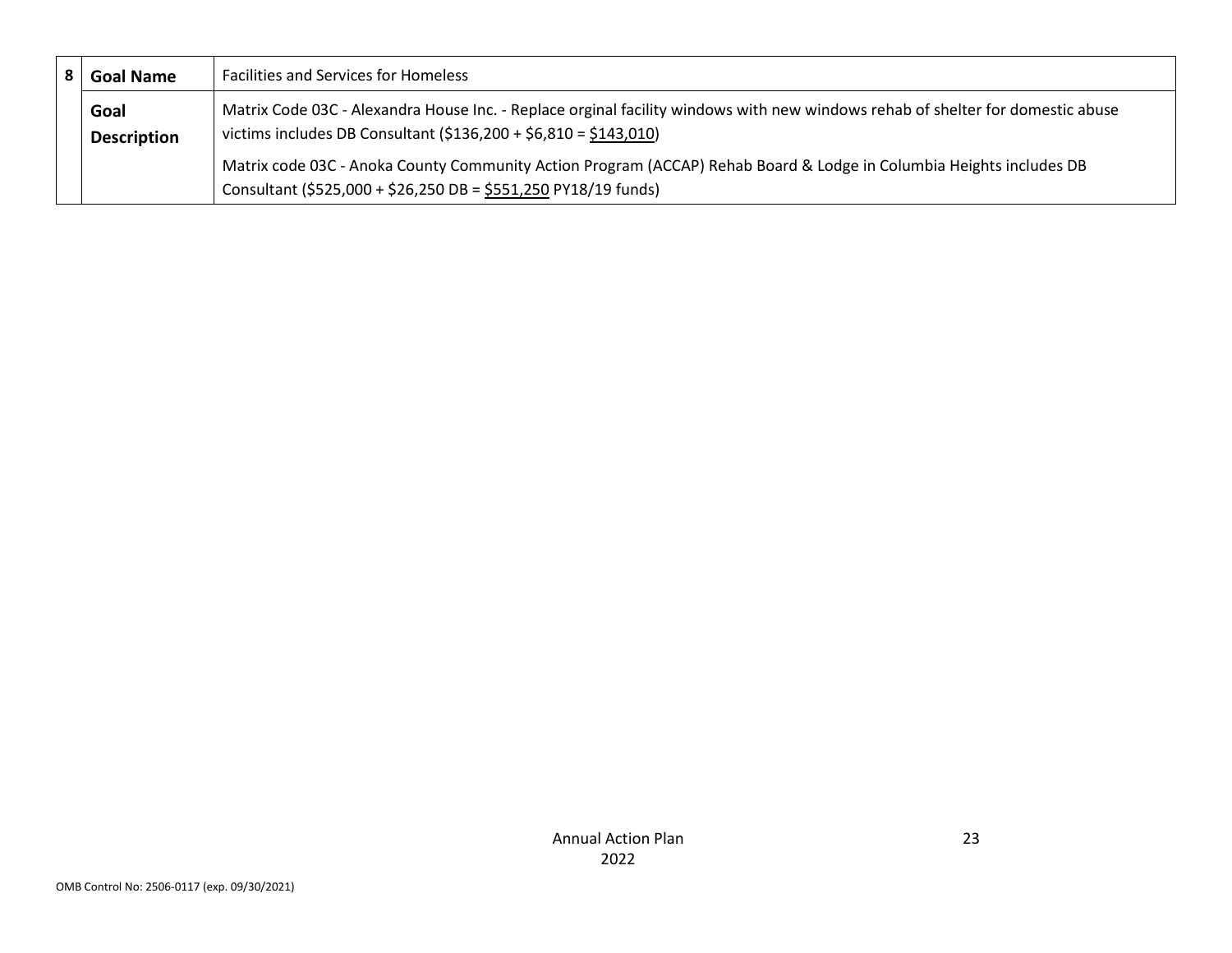## **AP-35 Projects - 91.420, 91.220(d)**

#### **Introduction**

| #             | <b>Project Name</b>              |
|---------------|----------------------------------|
| $\mathbf{1}$  | Planning and Administration      |
| $\mathcal{P}$ | <b>Fair Housing Activities</b>   |
| 3             | <b>Homeless Facilities</b>       |
| 4             | <b>Public Service Activities</b> |
| 5             | <b>Economic Development</b>      |
| 6             | <b>Housing Preservation</b>      |

**Table 7 – Project Information**

**Describe the reasons for allocation priorities and any obstacles to addressing underserved needs**

### **AP-38 Project Summary**

### **Project Summary Information**

| $\mathbf{1}$ | <b>Project Name</b>                                                                                                        | Planning and Administration                                                                                                                                            |
|--------------|----------------------------------------------------------------------------------------------------------------------------|------------------------------------------------------------------------------------------------------------------------------------------------------------------------|
|              | <b>Target Area</b>                                                                                                         | Anoka County                                                                                                                                                           |
|              | <b>Goals</b>                                                                                                               | Planning and Administrative Projects                                                                                                                                   |
|              | Supported                                                                                                                  |                                                                                                                                                                        |
|              | <b>Needs</b>                                                                                                               | Planning and Administration                                                                                                                                            |
|              | <b>Addressed</b>                                                                                                           |                                                                                                                                                                        |
|              | <b>Funding</b>                                                                                                             | CDBG: \$306,842                                                                                                                                                        |
|              | <b>Description</b>                                                                                                         | CDBG funds will be used for the daily administrative needs to maintain the CDBG grant and its<br>regulations within the Anoka County Community Development Department. |
|              | <b>Target Date</b>                                                                                                         | 12/31/2023                                                                                                                                                             |
|              | <b>Estimate the</b><br>number and<br>type of<br>families that<br>will benefit<br>from the<br>proposed<br><b>activities</b> | N/A - Provide oversight and administration for CDBG program.                                                                                                           |
|              | Location<br><b>Description</b>                                                                                             | County-wide                                                                                                                                                            |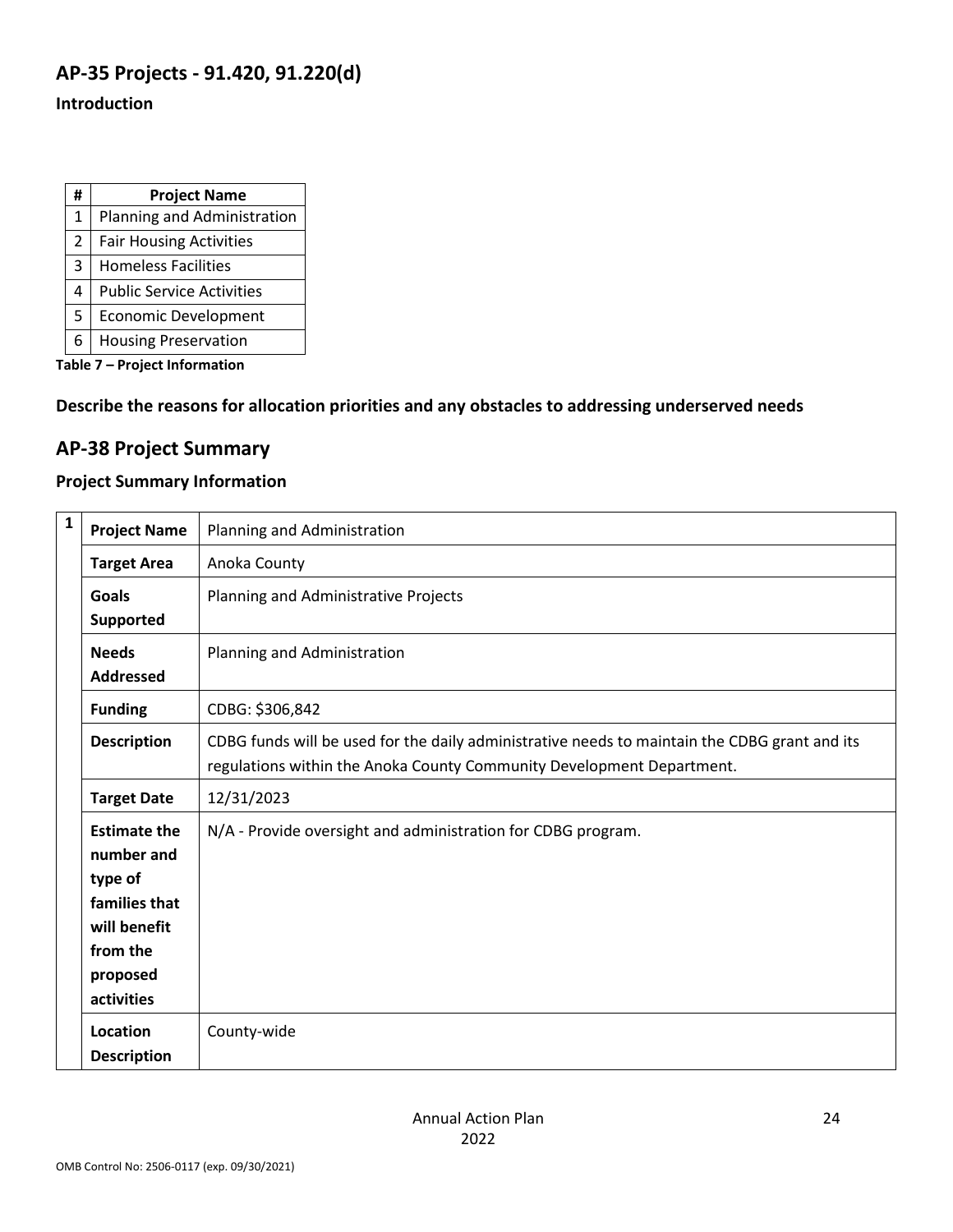|                | Planned<br><b>Activities</b>                                                                                        | 21A-General Administration                                                                                                                                                                                                                                                                                                                                                                                                                                                                                                                                                                                                                                                                                                                                                                                                                                                                                                                                                                                                                                                                        |
|----------------|---------------------------------------------------------------------------------------------------------------------|---------------------------------------------------------------------------------------------------------------------------------------------------------------------------------------------------------------------------------------------------------------------------------------------------------------------------------------------------------------------------------------------------------------------------------------------------------------------------------------------------------------------------------------------------------------------------------------------------------------------------------------------------------------------------------------------------------------------------------------------------------------------------------------------------------------------------------------------------------------------------------------------------------------------------------------------------------------------------------------------------------------------------------------------------------------------------------------------------|
| $\overline{2}$ | <b>Project Name</b>                                                                                                 | <b>Fair Housing Activities</b>                                                                                                                                                                                                                                                                                                                                                                                                                                                                                                                                                                                                                                                                                                                                                                                                                                                                                                                                                                                                                                                                    |
|                | <b>Target Area</b>                                                                                                  | Anoka County                                                                                                                                                                                                                                                                                                                                                                                                                                                                                                                                                                                                                                                                                                                                                                                                                                                                                                                                                                                                                                                                                      |
|                | <b>Goals</b><br>Supported                                                                                           | <b>Promote Equal Housing Opportunities</b>                                                                                                                                                                                                                                                                                                                                                                                                                                                                                                                                                                                                                                                                                                                                                                                                                                                                                                                                                                                                                                                        |
|                | <b>Needs</b><br><b>Addressed</b>                                                                                    | Planning and Administration                                                                                                                                                                                                                                                                                                                                                                                                                                                                                                                                                                                                                                                                                                                                                                                                                                                                                                                                                                                                                                                                       |
|                | <b>Funding</b>                                                                                                      | CDBG: \$9,000                                                                                                                                                                                                                                                                                                                                                                                                                                                                                                                                                                                                                                                                                                                                                                                                                                                                                                                                                                                                                                                                                     |
|                | <b>Description</b>                                                                                                  | Engage in and actively promote activities that advance Fair Housing. Anoka County is focused on<br>these Impediments to Fair Housing Choice: 1)Insufficient interest in fair housing 2)Lack of<br>sufficient outreach and education 3)Insufficient system capacity 4) Lack of effective referral<br>system 5) Lack of understanding of fair housing 6) Discrimination and harassment in rental<br>markets 7) Discrimination of Section 8 Voucher Holders. Anoka County is focused on the following<br>Actions to Address the above Impediments to Fair Housing Choice: 1) Stimulate additional fair<br>housing outreach and education activities 2) Enhance coordination of fair housing activities,<br>including better referral system 3) Enhance homebuyer education 4) Encourage inclusive housing<br>location policies for both private and public housing providers 5) Enhance outreach and education<br>to rental housing providers and continue supporting compliant-based testing and enforcement<br>6) Encourage local government actions that more affirmatively further fair housing. |
|                | <b>Target Date</b>                                                                                                  | 12/31/2023                                                                                                                                                                                                                                                                                                                                                                                                                                                                                                                                                                                                                                                                                                                                                                                                                                                                                                                                                                                                                                                                                        |
|                | <b>Estimate the</b><br>number and<br>type of<br>families that<br>will benefit<br>from the<br>proposed<br>activities | Engage in and actively promote activities that advance Fair Housing, in Anoka County and the<br>Twin Cities Metro Area.                                                                                                                                                                                                                                                                                                                                                                                                                                                                                                                                                                                                                                                                                                                                                                                                                                                                                                                                                                           |
|                | Location<br><b>Description</b>                                                                                      | County-wide and metro region-wide.                                                                                                                                                                                                                                                                                                                                                                                                                                                                                                                                                                                                                                                                                                                                                                                                                                                                                                                                                                                                                                                                |
|                | Planned<br><b>Activities</b>                                                                                        | 21D- Fair Housing Activities                                                                                                                                                                                                                                                                                                                                                                                                                                                                                                                                                                                                                                                                                                                                                                                                                                                                                                                                                                                                                                                                      |
| 3              | <b>Project Name</b>                                                                                                 | <b>Homeless Facilities</b>                                                                                                                                                                                                                                                                                                                                                                                                                                                                                                                                                                                                                                                                                                                                                                                                                                                                                                                                                                                                                                                                        |
|                | <b>Target Area</b>                                                                                                  | Anoka County                                                                                                                                                                                                                                                                                                                                                                                                                                                                                                                                                                                                                                                                                                                                                                                                                                                                                                                                                                                                                                                                                      |
|                | <b>Goals</b><br>Supported                                                                                           | <b>Facilities and Services for Homeless</b>                                                                                                                                                                                                                                                                                                                                                                                                                                                                                                                                                                                                                                                                                                                                                                                                                                                                                                                                                                                                                                                       |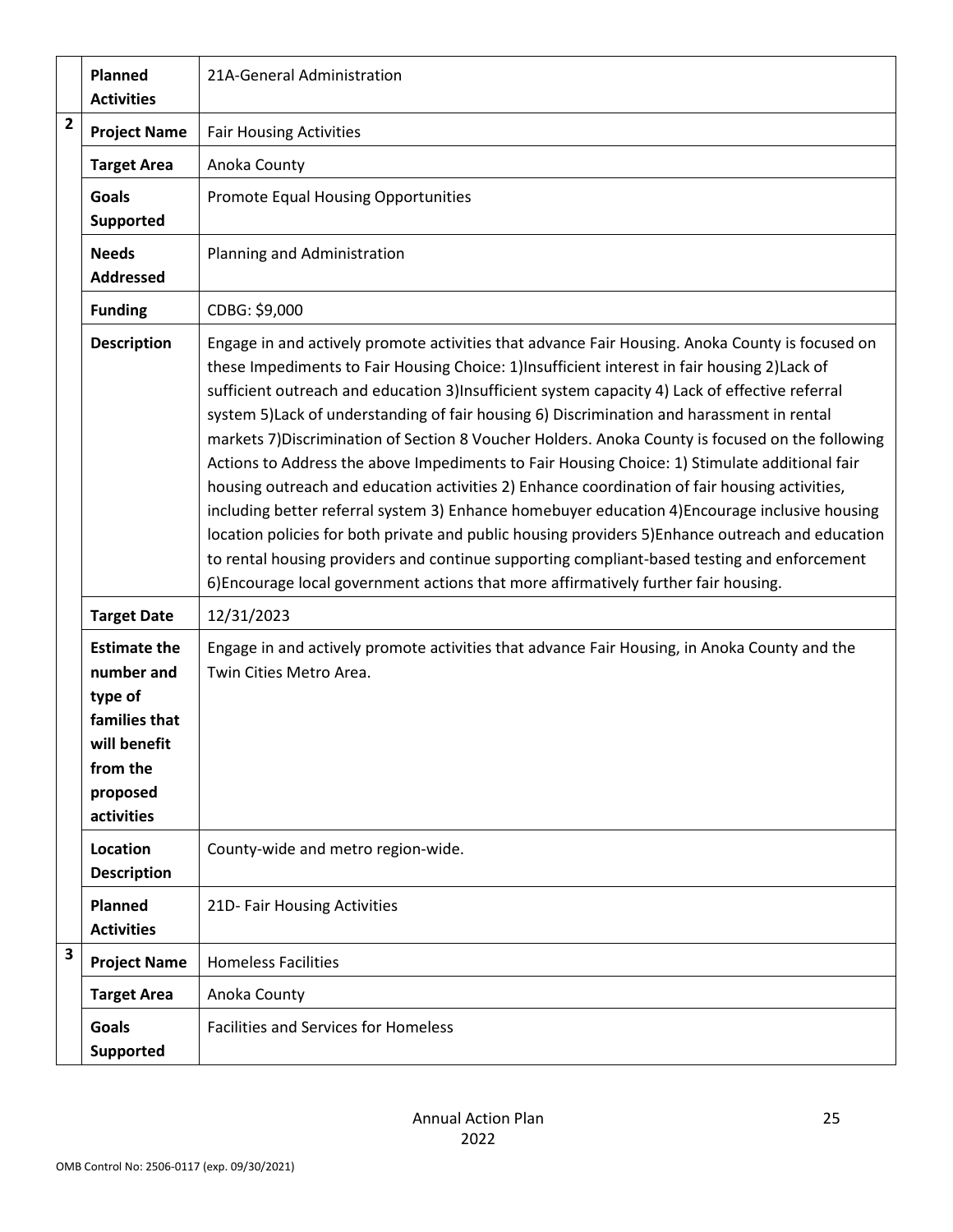|                         | <b>Needs</b>                                                                                                        | Homelessness                                                                              |
|-------------------------|---------------------------------------------------------------------------------------------------------------------|-------------------------------------------------------------------------------------------|
|                         | <b>Addressed</b>                                                                                                    | <b>Public Facilities</b>                                                                  |
|                         | <b>Funding</b>                                                                                                      | CDBG: \$143,010                                                                           |
|                         | <b>Description</b>                                                                                                  | Rehabilitation of Alexandra House domestic abuse transitional shelter housing (\$143,010) |
|                         | <b>Target Date</b>                                                                                                  | 12/31/2023                                                                                |
|                         | <b>Estimate the</b><br>number and<br>type of<br>families that<br>will benefit<br>from the<br>proposed<br>activities | 193 households will benefit from rehabilitation of transitional housing                   |
|                         | Location<br><b>Description</b>                                                                                      | Confidential domestic abuse transitional housing.                                         |
|                         | <b>Planned</b><br><b>Activities</b>                                                                                 | Facility improvements at domestic abuse transitional housing.                             |
| $\overline{\mathbf{4}}$ | <b>Project Name</b>                                                                                                 | <b>Public Service Activities</b>                                                          |
|                         | <b>Target Area</b>                                                                                                  | Anoka County                                                                              |
|                         | <b>Goals</b><br>Supported                                                                                           | <b>Public Service Activities</b>                                                          |
|                         | <b>Needs</b><br><b>Addressed</b>                                                                                    | <b>Public Services</b>                                                                    |
|                         | <b>Funding</b>                                                                                                      | CDBG: \$236,882                                                                           |
|                         | <b>Description</b>                                                                                                  | Provide public service funds to the activities listed.                                    |
|                         | <b>Target Date</b>                                                                                                  | 6/30/2023                                                                                 |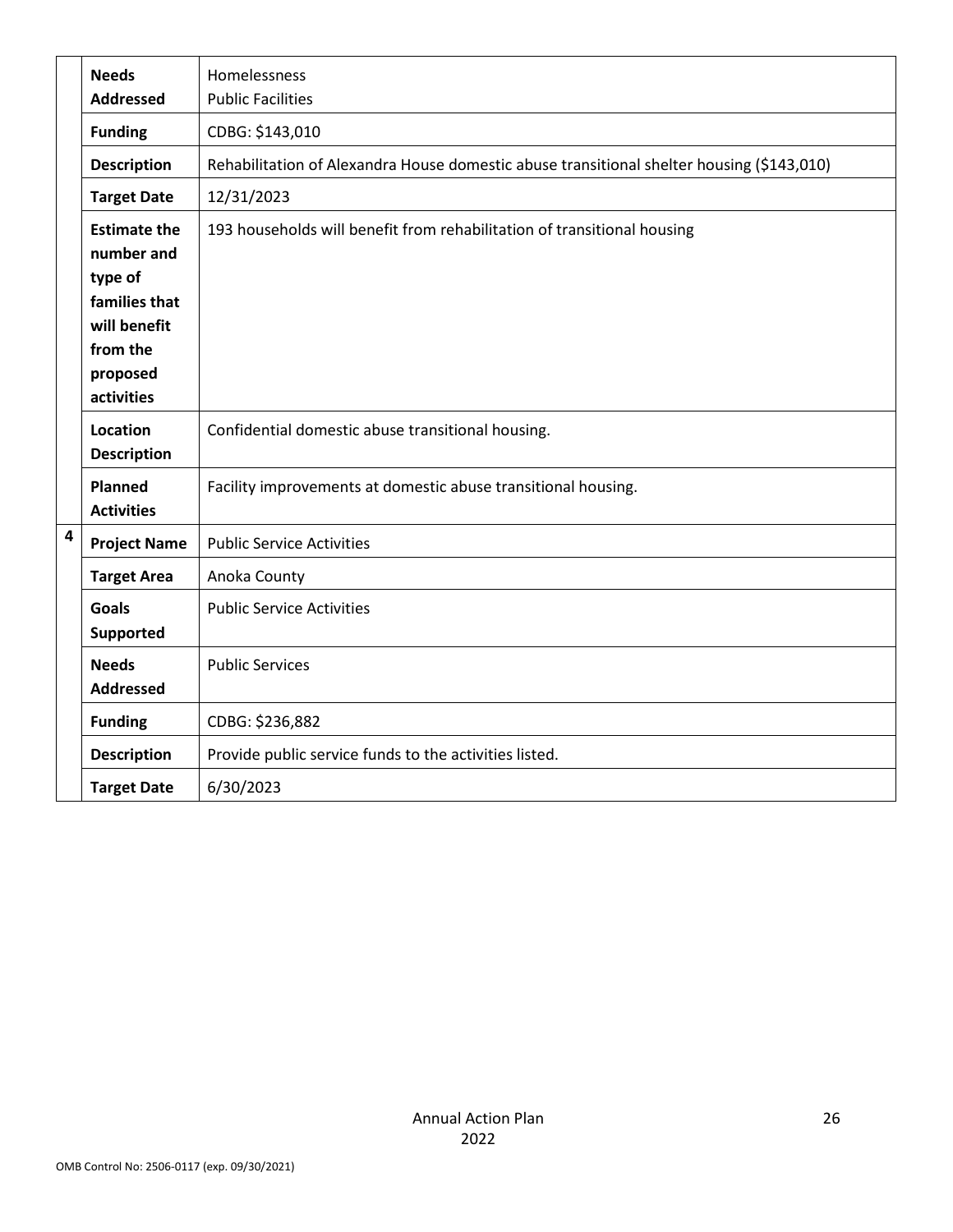|   | <b>Estimate the</b><br>number and<br>type of<br>families that<br>will benefit<br>from the<br>proposed<br>activities | <b>Estimated 5000 low/mod income persons served by the ten public service activities listed:</b><br>Alexandra House Inc = 193 persons /<br>Apple Dental = 1156 persons /<br>Accessible Spaces Inc. = 12 persons/<br><b>Cars for Neighbors = 45 persons /</b><br>Elevate Hope House = 8 persons /<br><b>Hearts &amp; Hammers = 16 persons</b><br><b>Impact Services = 300 persons /</b><br>Lee Carlson Center = 20 persons<br>Neighborhood Health Source = 200 persons/<br>$SACA = 1,750$<br>persons/<br>The Salvation Army = 1,300 persons                                                                                                                                                                                            |
|---|---------------------------------------------------------------------------------------------------------------------|---------------------------------------------------------------------------------------------------------------------------------------------------------------------------------------------------------------------------------------------------------------------------------------------------------------------------------------------------------------------------------------------------------------------------------------------------------------------------------------------------------------------------------------------------------------------------------------------------------------------------------------------------------------------------------------------------------------------------------------|
|   | Location<br><b>Description</b>                                                                                      | Offices for: Alexandra House Inc. -10065 3rd Street NE, Blaine / Apple Tree Dental-Springbrook<br>Drive, Coon Rapids / ASI - 2550 University Ave, #330N, St. Paul / Cars for Neighbors-12527 Central<br>Ave NE, Ste 110, Blaine / Hearts & Hammers - 2599 Fairview Ave No, St. Paul / Impact Services -<br>3960 Coon Rapids Blvd, Coon Rapids / Lee Carlson Center - 7954 University Ave NE, Fridley /<br>Neighborhodd HealthSource - 10081 Dogwood St NW #100, Coon Rapids / SACA-627 38th Ave<br>NE, Columbia Heights / The Salvation Army- 1201 89th Ave NE, Suite 130, Blaine.                                                                                                                                                    |
|   | Planned<br><b>Activities</b>                                                                                        | Alexandra House-1 FTE Shelter Advocate person working with domestic abuse victims at shelter.<br>/Apple Tree Dental- equip teledentistry program providing oral care to low-income individuals,<br>families, elderly and disabled patients / Cars for Neighbors-provide car repair services to low/mod<br>households /Hearts & Hammers-Home exterior rehab/improvement projects for 8 senior /<br>veteran households that revitalize weatherproofing, security and accessibility for low-income<br>and/or vulnerable homeowners / Impact Services-provide a daily hot nutritious meal and<br>wellness check for senior citizens / SACA-purchase food, pay utilities / The Salvation Army -<br>purchase food items for the food shelf. |
| 5 | <b>Project Name</b>                                                                                                 | <b>Economic Development</b>                                                                                                                                                                                                                                                                                                                                                                                                                                                                                                                                                                                                                                                                                                           |
|   | <b>Target Area</b>                                                                                                  | Anoka County                                                                                                                                                                                                                                                                                                                                                                                                                                                                                                                                                                                                                                                                                                                          |
|   | <b>Goals</b><br><b>Supported</b>                                                                                    | <b>Support Economic Development</b>                                                                                                                                                                                                                                                                                                                                                                                                                                                                                                                                                                                                                                                                                                   |
|   | <b>Needs</b><br><b>Addressed</b>                                                                                    | <b>Economic Development</b>                                                                                                                                                                                                                                                                                                                                                                                                                                                                                                                                                                                                                                                                                                           |
|   | <b>Funding</b>                                                                                                      | CDBG: \$600,000                                                                                                                                                                                                                                                                                                                                                                                                                                                                                                                                                                                                                                                                                                                       |
|   | <b>Description</b>                                                                                                  | Establish county-wide Business Revolving Loan Fund (\$600,000)                                                                                                                                                                                                                                                                                                                                                                                                                                                                                                                                                                                                                                                                        |
|   | <b>Target Date</b>                                                                                                  | 12/31/2023                                                                                                                                                                                                                                                                                                                                                                                                                                                                                                                                                                                                                                                                                                                            |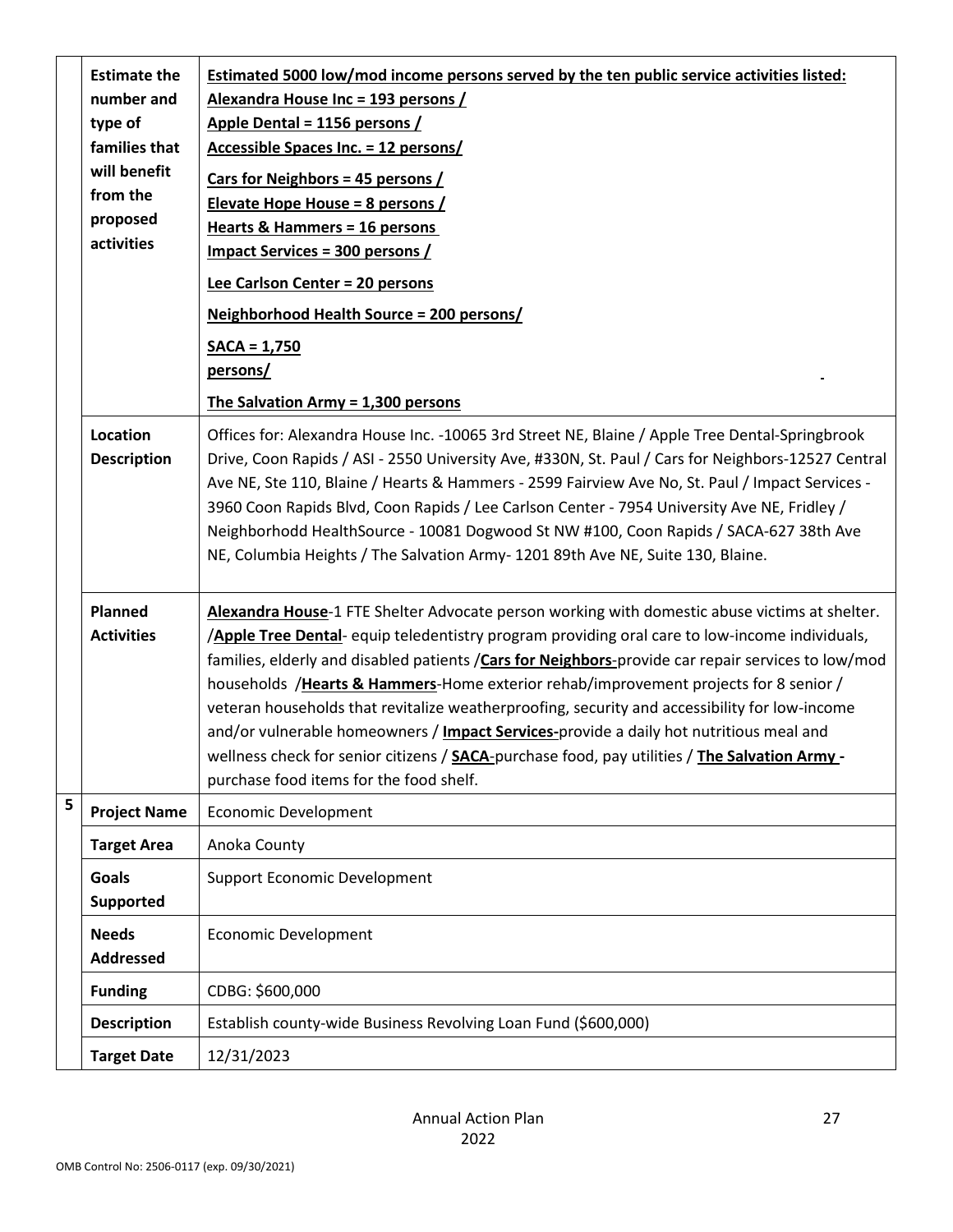|                 | <b>Estimate the</b><br>number and<br>type of<br>families that<br>will benefit<br>from the<br>proposed<br>activities | Create or retain 17 jobs offered to low / moderate income individuals. Meet the 1 FTE hired for<br>every \$35,000 of CDBG funds recieved.                                                                      |
|-----------------|---------------------------------------------------------------------------------------------------------------------|----------------------------------------------------------------------------------------------------------------------------------------------------------------------------------------------------------------|
|                 | Location<br><b>Description</b>                                                                                      | Program administrator: Metropolitan Consortium of Community Developers (MCCD), 3137<br>Chicago Avenue, Minneapolis MN 55407.<br>Jobs created or retained county-wide.                                          |
|                 |                                                                                                                     |                                                                                                                                                                                                                |
|                 | <b>Planned</b><br><b>Activities</b>                                                                                 | Create or retain 17 jobs offered to low / moderate income individuals. Program<br>administrator: Metropolitan Consortium of Community Developers (MCCD). Jobs created or<br>retained county-wide.              |
| $6\phantom{1}6$ | <b>Project Name</b>                                                                                                 | <b>Housing Preservation</b>                                                                                                                                                                                    |
|                 | <b>Target Area</b>                                                                                                  | Anoka County                                                                                                                                                                                                   |
|                 | <b>Goals</b><br><b>Supported</b>                                                                                    | Preserve and Improve Housing                                                                                                                                                                                   |
|                 | <b>Needs</b><br><b>Addressed</b>                                                                                    | Affordable Homeowner Housing                                                                                                                                                                                   |
|                 | <b>Funding</b>                                                                                                      | CDBG: \$295,930                                                                                                                                                                                                |
|                 | <b>Description</b>                                                                                                  | Fund Anoka County Home Rehabilitation Loan program to provide loans for low / moderate<br>income households for health and safety improvements. CDBG \$245,930,000 + \$50,000<br>estimated Program Income (PI) |
|                 | <b>Target Date</b>                                                                                                  | 12/31/2023                                                                                                                                                                                                     |
|                 | <b>Estimate the</b><br>number and<br>type of<br>families that<br>will benefit<br>from the<br>proposed<br>activities | Provide loans to income qualified households up to \$24,999 for single family home health and<br>safety repairs or improvements. Approximately 14 low / moderate income households will<br>benefit.            |
|                 | Location<br><b>Description</b>                                                                                      | Single family rehab loan to income qualified homeowners county wide.                                                                                                                                           |
|                 | Planned<br><b>Activities</b>                                                                                        | Provide loans to income qualified households up to \$24,999 for single family home health and<br>safety repairs or improvements.                                                                               |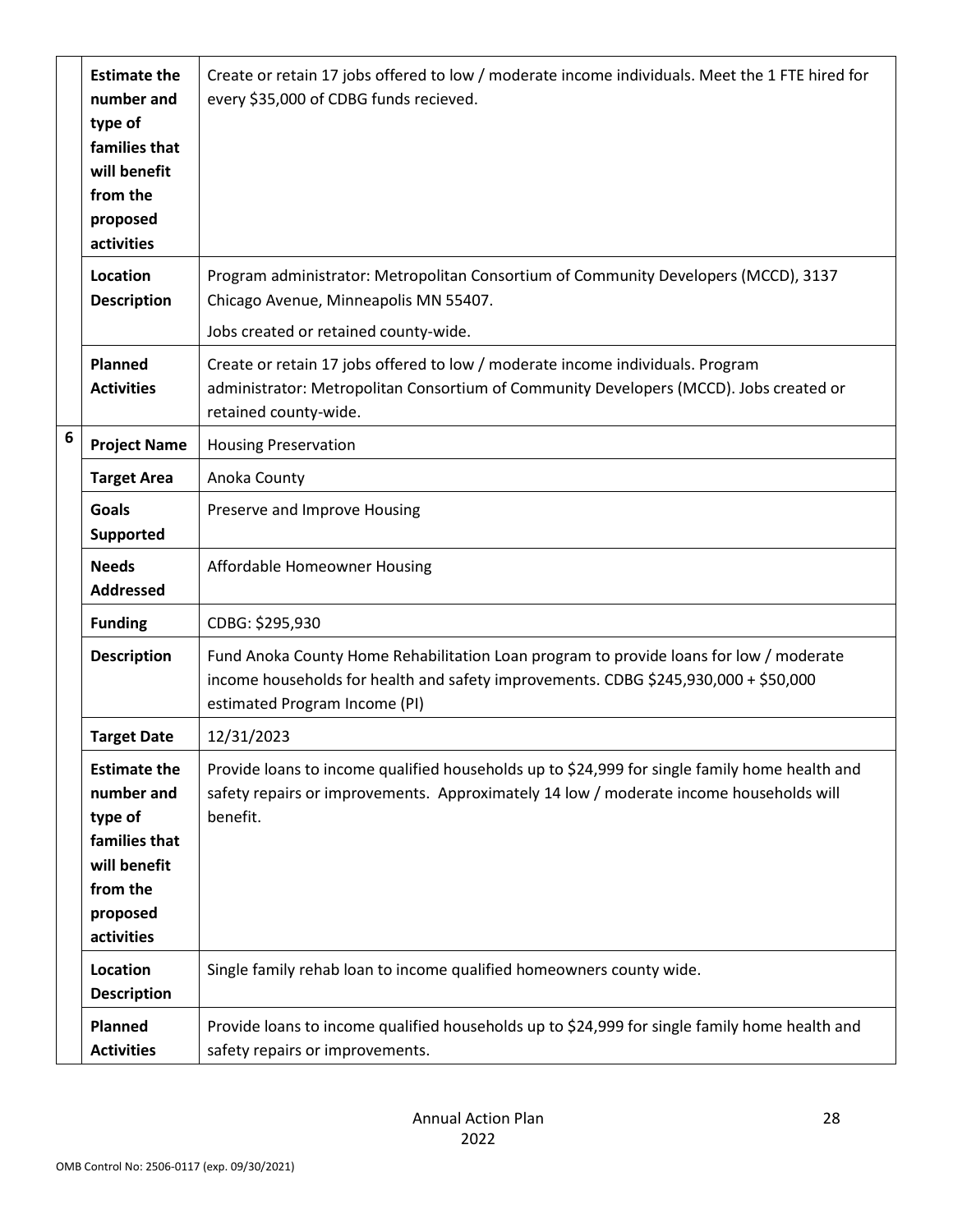## **AP-50 Geographic Distribution - 91.420, 91.220(f)**

## **Description of the geographic areas of the entitlement (including areas of low-income and minority concentration) where assistance will be directed**

Anoka County, as an Urban County, is located in the northwest corner of the seven-county Minneapolis-St. Paul metropolitan regional area. It is the third largest in land mass in this region and the fourth most densely populated with 831 people / square mile. Per MN Compass 2017 estimates, Anoka County is home to 351,373 residents as it is comprised of 20 cities and one township. One in ten, or 10.7%, of households speak another language other than English at home. The median age in Anoka County is 38.4 years.

#### **Geographic Distribution**

| <b>Target Area</b> | <b>Percentage of Funds</b>              |
|--------------------|-----------------------------------------|
| Anoka County       | 100                                     |
| - - - - 0          | And a comparable to Atlantic continuous |

**Table 8 - Geographic Distribution** 

#### **Rationale for the priorities for allocating investments geographically**

Anoka County allocated funding based on its annual competitive application process. This process works with municipalities and organization to determine the allocation priority and need. The application process held a deadline in which all projects and public services must be submitted for review to meet federal regulations and Action Plan requirements.

Anoka County reviewed the 2022 applications based on the applicant's capacity, experience and project readiness to utilize funding. Applications reviewed were scored on details related to relocation, environmental requirements and monitoring compliance. All activities funded meet a high priority in the 2020-2024 Consolidated Plan. Funding allocations and investments are limited and it is a high priority of Anoka County to ensure investments are geographically meeting underserved populations.

#### **Discussion**

In addition to new PY22 CDBG funds, Anoka County will continue to invest CDBG-CV funds for activities directly tied to COVID prevention, response and recovery. Anticipated uses of funds include, but are not limited to, homeless assistance, rental assistance, business assistance, medical services, mental health services, food shelves, domestic violence, and other community needs. Making these investments will help areas hit hard by the pandemic.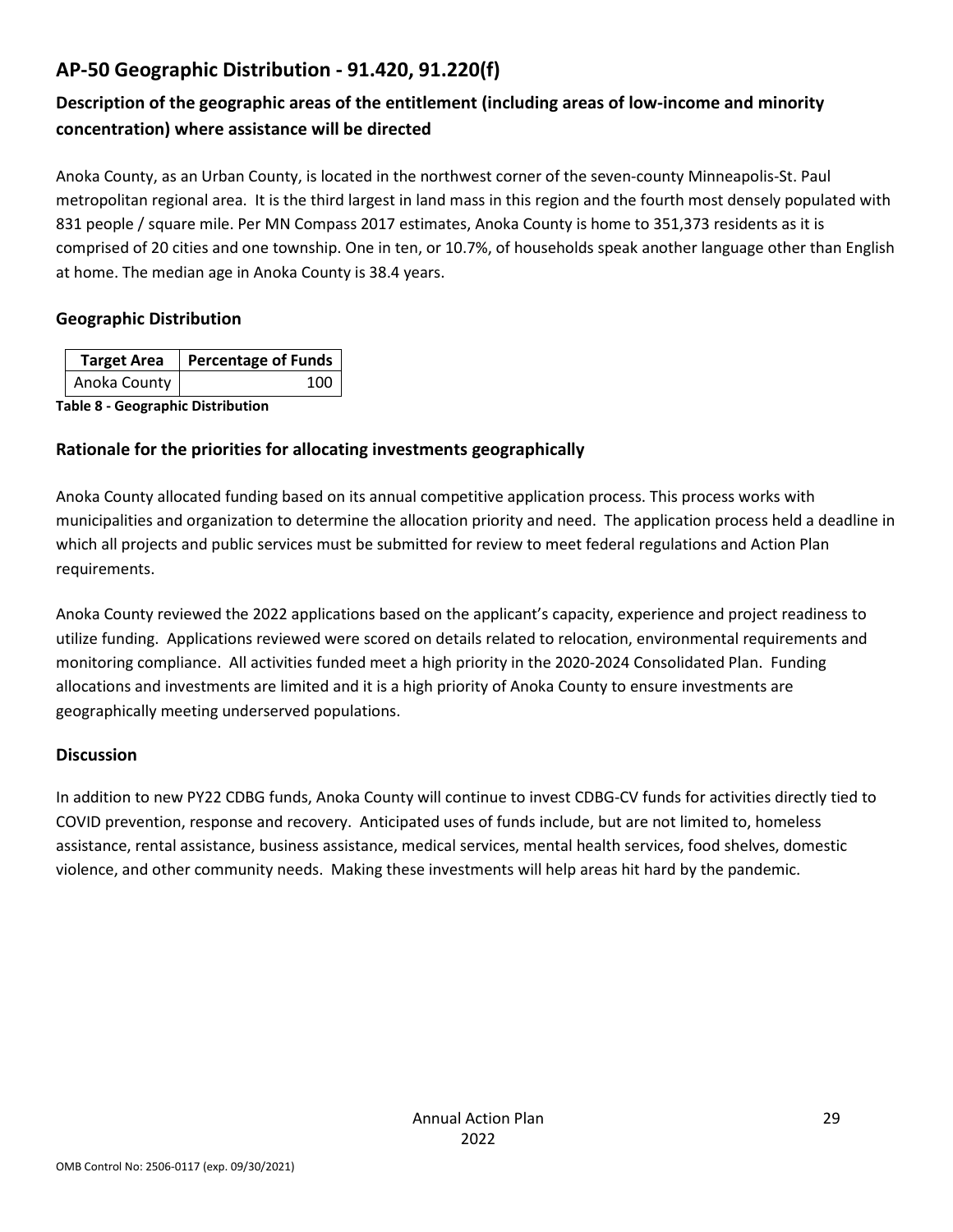## **AP-75 Barriers to affordable housing -91.420, 91.220(j)**

#### **Introduction**

Anoka County does not have authority over land use and development. Municipalities and the Metropolitan Council control local and regional land use policies. Affordable housing tends to be in larger cities that have better access to public transportation. Encourage affordable housing providers to build, rehabilitate and invest in locating units in Anoka County.

**Actions it planned to remove or ameliorate the negative effects of public policies that serve as barriers to affordable housing such as land use controls, tax policies affecting land, zoning ordinances, building codes, fees and charges, growth limitations, and policies affecting the return on residential investment**

Anoka County works closely with all units of government throughout the county to support affordable housing. This includes support of new rental construction, tenant-based rent assistance, new owner construction (e.g. Habitat homes), special needs housing, housing rehabilitation along with supporting the expansion and preservation of affordable multi-family housing units.

#### **Discussion**

Addressing underserved housing needs has become increasingly more difficult. To make housing affordable to very lowincome households, substantial subsidies are needed. Appropriations for housing programs have seen reductions or remain flat and are not at levels sufficient to support affordability gaps.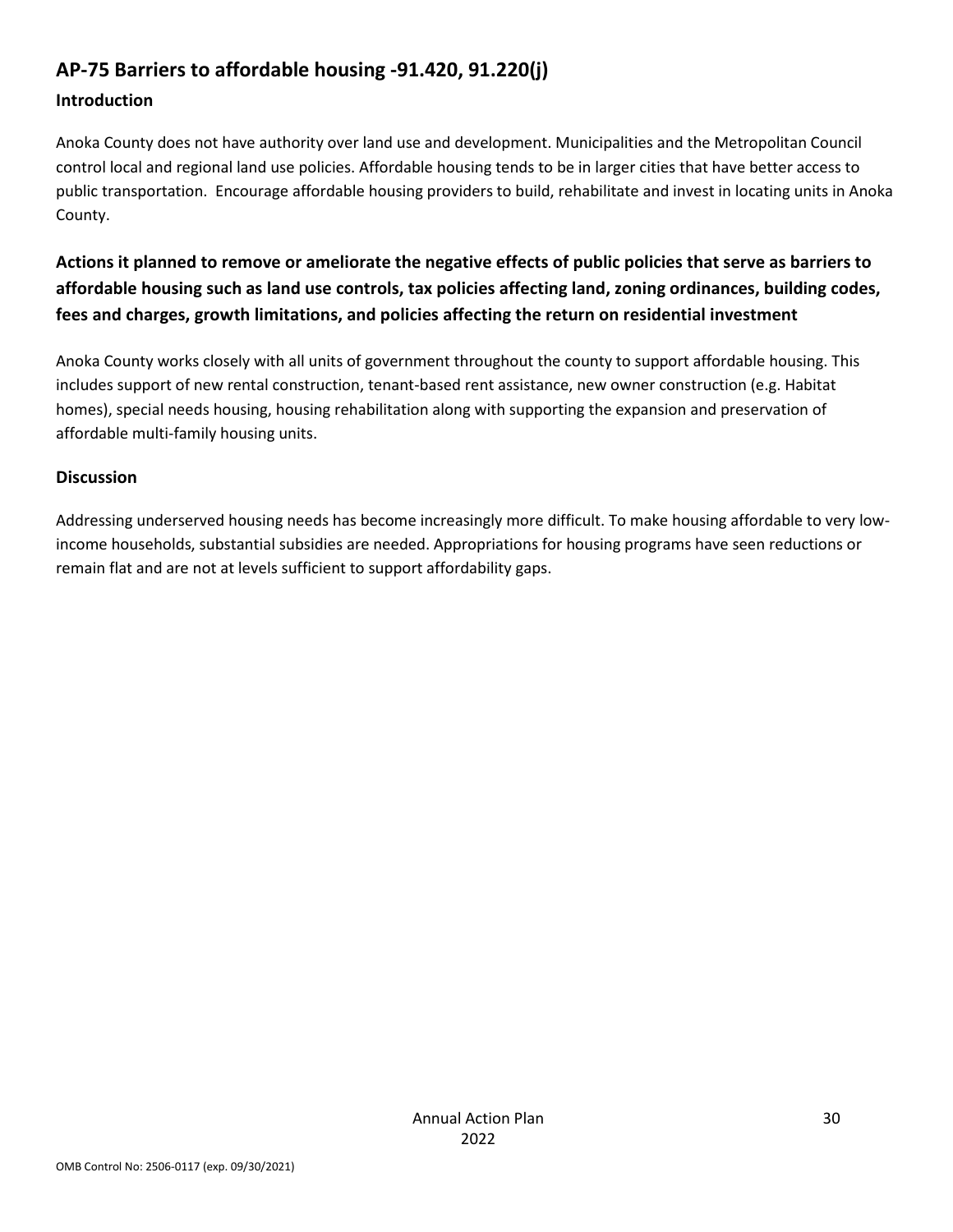## **AP-85 Other Actions - 91.420, 91.220(k)**

#### **Introduction**

Anoka County was awarded CDBG-CV as part of the CARES Act. CDBG-CV funds will be used for COVID prevention, response and recovery. Anticipated uses of funds include, but are not limited to, homeless assistance, rental assistance, business assistance, medical services, mental health services, food shelves, domestic violence, and other community needs.

#### **Actions planned to address obstacles to meeting underserved needs**

Programs that are expected to address the obstacles of those with underserved needs include not only the creation and stability of housing but also public service activities that will specifically address low to moderate income households in need of care for senior services, transportation or health. Through the use of CDBG and HOME funds housing opportunities are being created for very low income households in collaboration with Habitat for Humanity. The services for households with mental health issues are able to connect to resources related to healthy living, food and medical care.

#### **Actions planned to foster and maintain affordable housing**

Anoka County with the use of program year funding will foster and maintain affordable housing through a collaboration with local nonprofit housing organizations. Existing housing stock will be maintained through our CDBG single-family housing and multi-family housing rehabilitation programs. The CDBG single family housing program works directly with the existing housing supply for low to moderate income homeowners who struggle to make repairs related to health and safety measures.

#### **Actions planned to reduce lead-based paint hazards**

Action to address the Lead Based Paint (LBP) hazards in Anoka County include several educational and action steps structured around the household's particular situation. In working with home buyer programs, buyers are notified through the use of educational materials of the dangers and needs of homes built prior to 1978. This process is explained in real estate documents and disclosures and supported by information from the EPA and the Department of Health. Anoka County and its partners administer housing rehabilitation programs which allow us to directly address items within the home that test positive for levels of lead-based paint and product materials. Lead-based hazard testing is conducted on all rehabilitation projects where the housing unit was built before 1978. Rehabilitation programs require a clearance test at the completion of all work to ensure not only that the known lead-based paint issues have been addressed but to ensure that further dust contamination did not occur within the area. In the administration of rental programs such as tenant based rental assistance or other, an inspection of all units for lead hazards is completed. If an area of paint is in poor condition or to be disturbed, we work directly with property owners to safely remediate and improve the condition of deficient areas. Additional opportunities to educate households arise at local events to promote a healthy home and increase awareness of lead safe practices for renovation.

#### **Actions planned to reduce the number of poverty-level families**

One of the barriers identified through the needs assessment was a lack of employment opportunities with living

Annual Action Plan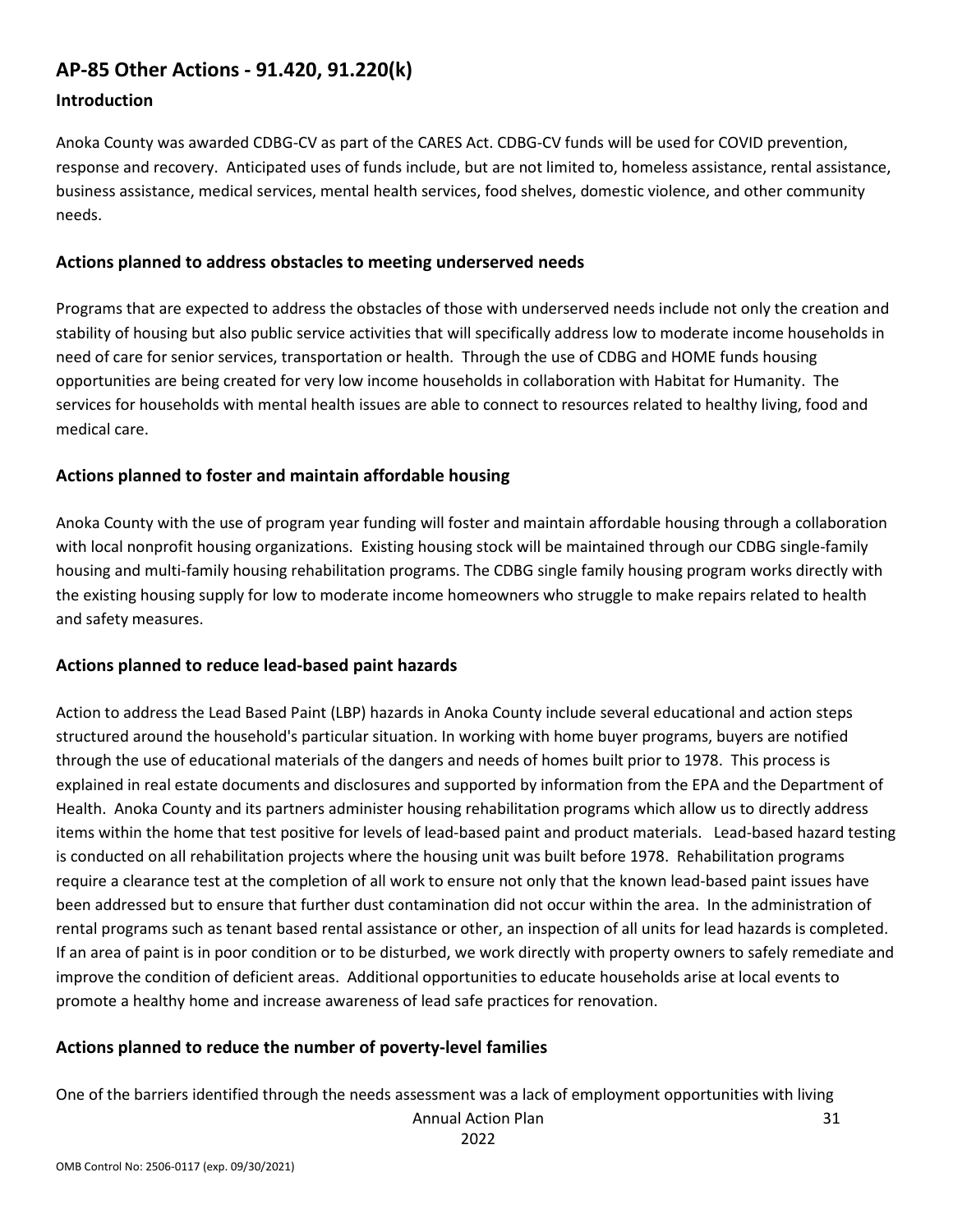wages. Currently, many jobs acquired do not pay workers enough to afford a market-rate unit. Additionally, the needs assessment identified transportation within the county as a barrier. There is a lack of public transportation routes especially in the northern half of the county. Applications for funds targeting this barrier were funded including Cars for Neighbors. This program works to provide and repair vehicles so households have safe dependable transportation for work and other important appointments.

#### **Actions planned to develop institutional structure**

As noted in SP-40 of the 2020-2024 Consolidated Plan, gaps are found in the institutional delivery system when important public service activities are presented to the Anoka County Community Development Department for funding and the activity must be denied because it's not deemed a high priority within the Five-Year Consolidated Plan. When situations like this arise, Anoka County Community Development will take note and may include it as a possible high priority in the next Five-Year Consolidated Plan as long as the citizen engagement is in favor.

#### **Actions planned to enhance coordination between public and private housing and social service agencies**

Anoka County Community Development, along with private developers, non-profit organizations, Community Housing Development Organizations (CHDO's), the 21 cities within the County, private business, and SMAC work very closely with each other, to foster a coordination of efforts and services. Anoka County will enhance coordination by continuing to network and seek out new partnership opportunities.

As mentioned previously, SMAC has developed a coordinated assessment tool, which has proven successful in providing services regarding homeless prevention, supportive services, transitional housing, and permanent supportive housing. The coordinated assessment is fairly new and will enhance coordination.

#### **Discussion**

Additional CDBG-CV funds will be used for COVID prevention, response and recovery. Anticipated uses of funds include, but are not limited to, homeless assistance, rental assistance, business assistance, medical services, mental health services, food shelves, domestic violence, and other community needs.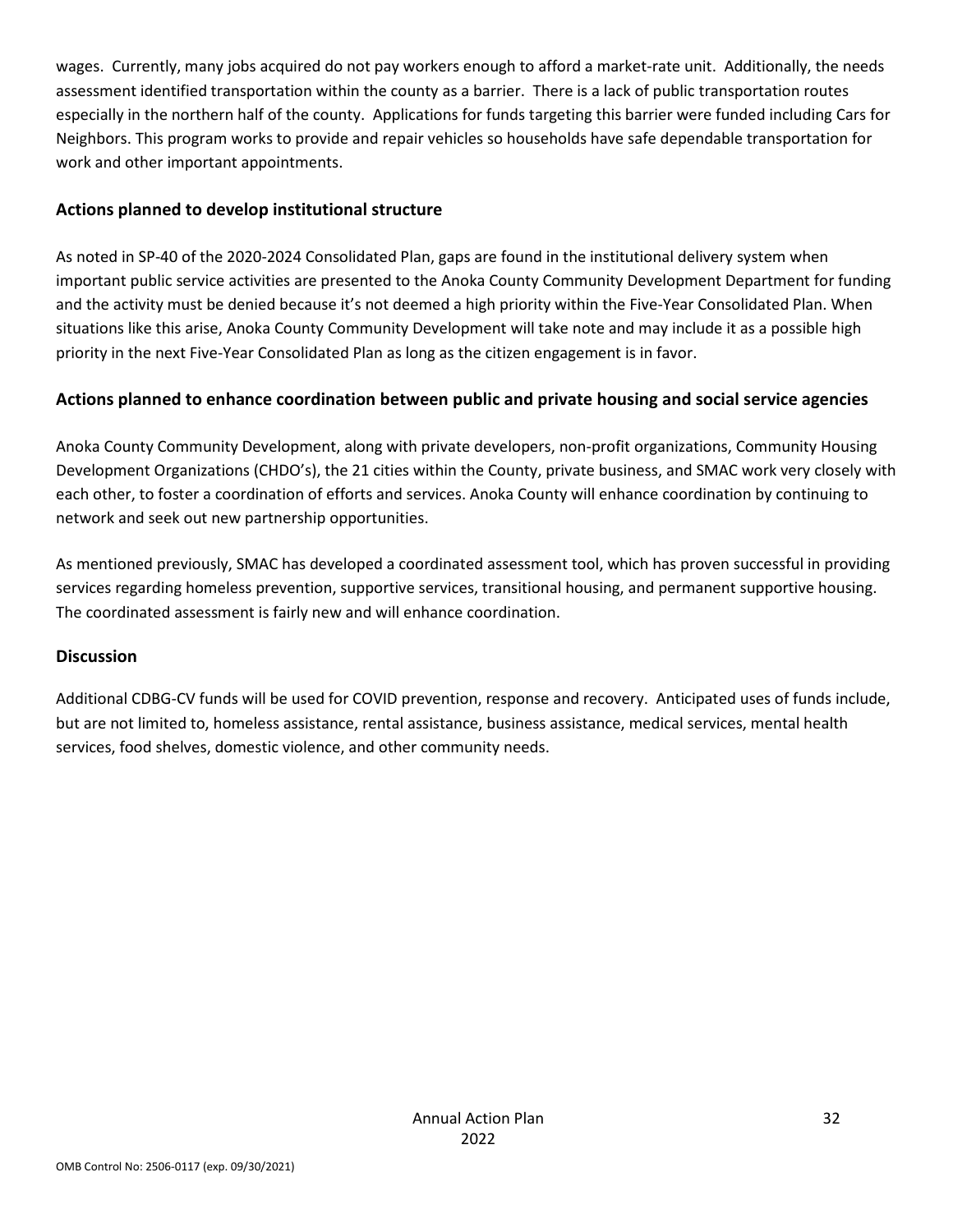# **Program Specific Requirements**

## **AP-90 Program Specific Requirements - 91.420, 91.220(l)(1,2,4)**

#### **Introduction**

Program income received will be used for our Anoka County CDBG Rehab Loan program.

### **Community Development Block Grant Program (CDBG) Reference 24 CFR 91.220(l)(1)**

Projects planned with all CDBG funds expected to be available during the year are identified in the Projects Table. The following identifies program income that is available for use that is included in projects to be carried out.

| 1. The total amount of program income that will have been received before the start of the next program     |          |
|-------------------------------------------------------------------------------------------------------------|----------|
| year and that has not yet been reprogrammed                                                                 | 50,000   |
| 2. The amount of proceeds from section 108 loan guarantees that will be used during the year to address the |          |
| priority needs and specific objectives identified in the grantee's strategic plan.                          | $\Omega$ |
| 3. The amount of surplus funds from urban renewal settlements                                               | $\Omega$ |
| 4. The amount of any grant funds returned to the line of credit for which the planned use has not been      |          |
| included in a prior statement or plan                                                                       | $\Omega$ |
| 5. The amount of income from float-funded activities                                                        | $\Omega$ |
| <b>Total Program Income:</b>                                                                                | 50.000   |

#### **Other CDBG Requirements**

| 1. The amount of urgent need activities                                                                                                                                                                                                                                                                                                                                                                       | $\mathbf{0}$ |
|---------------------------------------------------------------------------------------------------------------------------------------------------------------------------------------------------------------------------------------------------------------------------------------------------------------------------------------------------------------------------------------------------------------|--------------|
| 2. The estimated percentage of CDBG funds that will be used for activities that benefit persons of<br>low and moderate income. Overall Benefit - A consecutive period of one, two or three years may<br>be used to determine that a minimum overall benefit of 70% of CDBG funds is used to benefit<br>persons of low and moderate income. Specify the years covered that include this Annual Action<br>Plan. | 70.00%       |
|                                                                                                                                                                                                                                                                                                                                                                                                               |              |

#### **Discussion**

There are no urgent need activities identified in Anoka County. Additional CDBG-CV CARES Act funds were awarded to Anoka County. The CDBG-CV will be used for COVID prevention, response and recovery. Anticipated uses of funds include, but are not limited to homeless assistance, rental assistance, small business assistance, medical services, mental health services, food shelves, domestic violence, and other community needs. The PY19 Action Plan was and will be amended to reflect actual activities as our high priority community needs are determined. CDBG-CV activities funded in PY20, PY21 and PY22.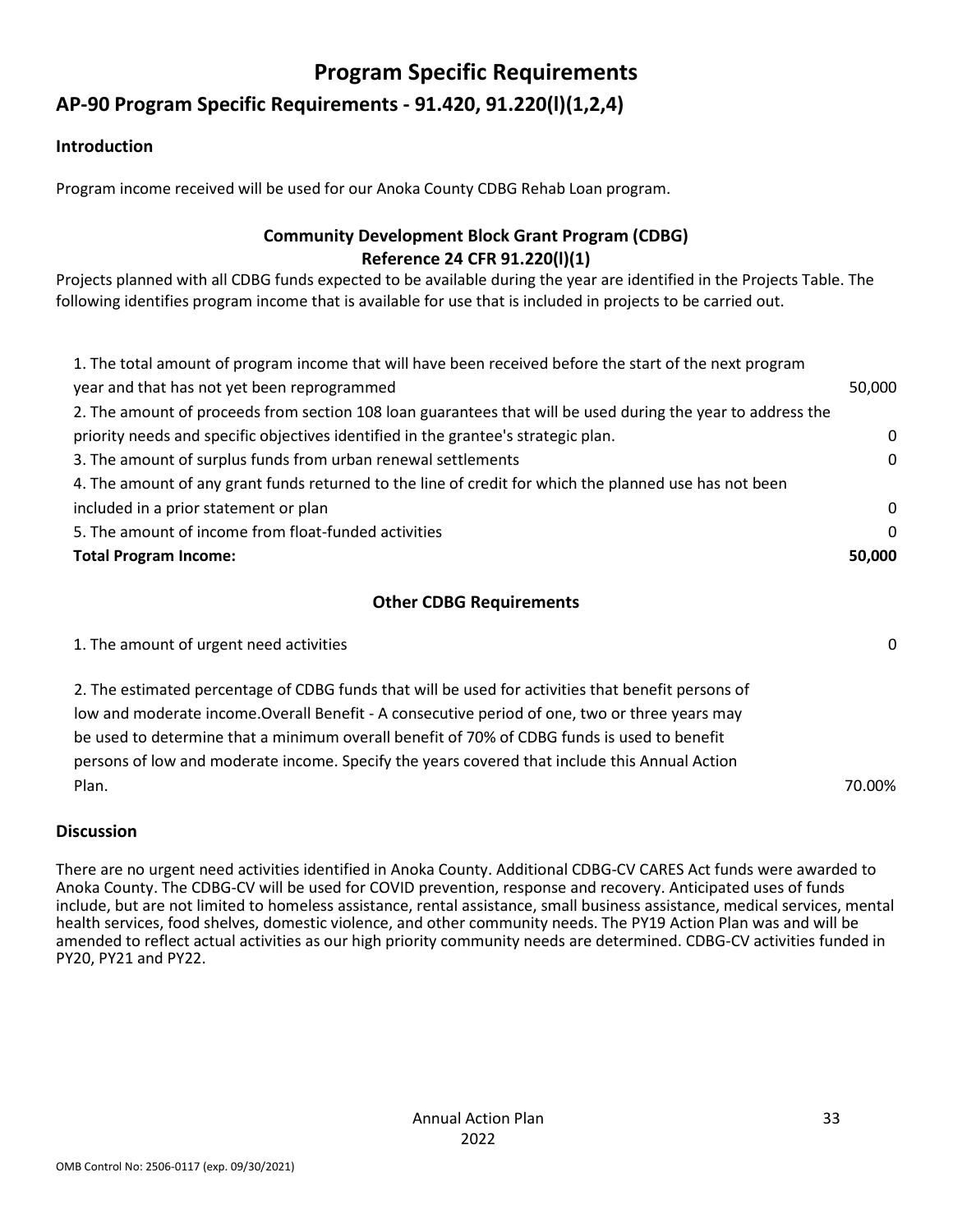# **Program Specific Requirements**

## **AP-90 Program Specific Requirements - 91.420, 91.220(l)(1,2,4)**

#### **Introduction**

Program income received will be used for our Anoka County CDBG Rehab Loan program.

### **Community Development Block Grant Program (CDBG) Reference 24 CFR 91.220(l)(1)**

Projects planned with all CDBG funds expected to be available during the year are identified in the Projects Table. The following identifies program income that is available for use that is included in projects to be carried out.

| 1. The total amount of program income that will have been received before the start of the next program     |          |
|-------------------------------------------------------------------------------------------------------------|----------|
| year and that has not yet been reprogrammed                                                                 | 50,000   |
| 2. The amount of proceeds from section 108 loan guarantees that will be used during the year to address the |          |
| priority needs and specific objectives identified in the grantee's strategic plan.                          | $\Omega$ |
| 3. The amount of surplus funds from urban renewal settlements                                               | $\Omega$ |
| 4. The amount of any grant funds returned to the line of credit for which the planned use has not been      |          |
| included in a prior statement or plan                                                                       | $\Omega$ |
| 5. The amount of income from float-funded activities                                                        | $\Omega$ |
| <b>Total Program Income:</b>                                                                                | 50.000   |

#### **Other CDBG Requirements**

| 1. The amount of urgent need activities                                                            | $\mathbf{0}$ |
|----------------------------------------------------------------------------------------------------|--------------|
| 2. The estimated percentage of CDBG funds that will be used for activities that benefit persons of |              |
| low and moderate income. Overall Benefit - A consecutive period of one, two or three years may     |              |
| be used to determine that a minimum overall benefit of 70% of CDBG funds is used to benefit        |              |
| persons of low and moderate income. Specify the years covered that include this Annual Action      |              |
| Plan.                                                                                              | 70.00%       |

#### **Discussion**

There are no urgent need activities identified in Anoka County. Additional CDBG-CV CARES Act funds were awarded to Anoka County. The CDBG-CV will be used for COVID prevention, response and recovery. Anticipated uses of funds include, but are not limited to homeless assistance, rental assistance, small business assistance, medical services, mental health services, food shelves, domestic violence, and other community needs. The PY19 Action Plan was and will be amended to reflect actual activities as our high priority community needs are determined. CDBG-CV activities funded in PY20, PY21 and PY22.